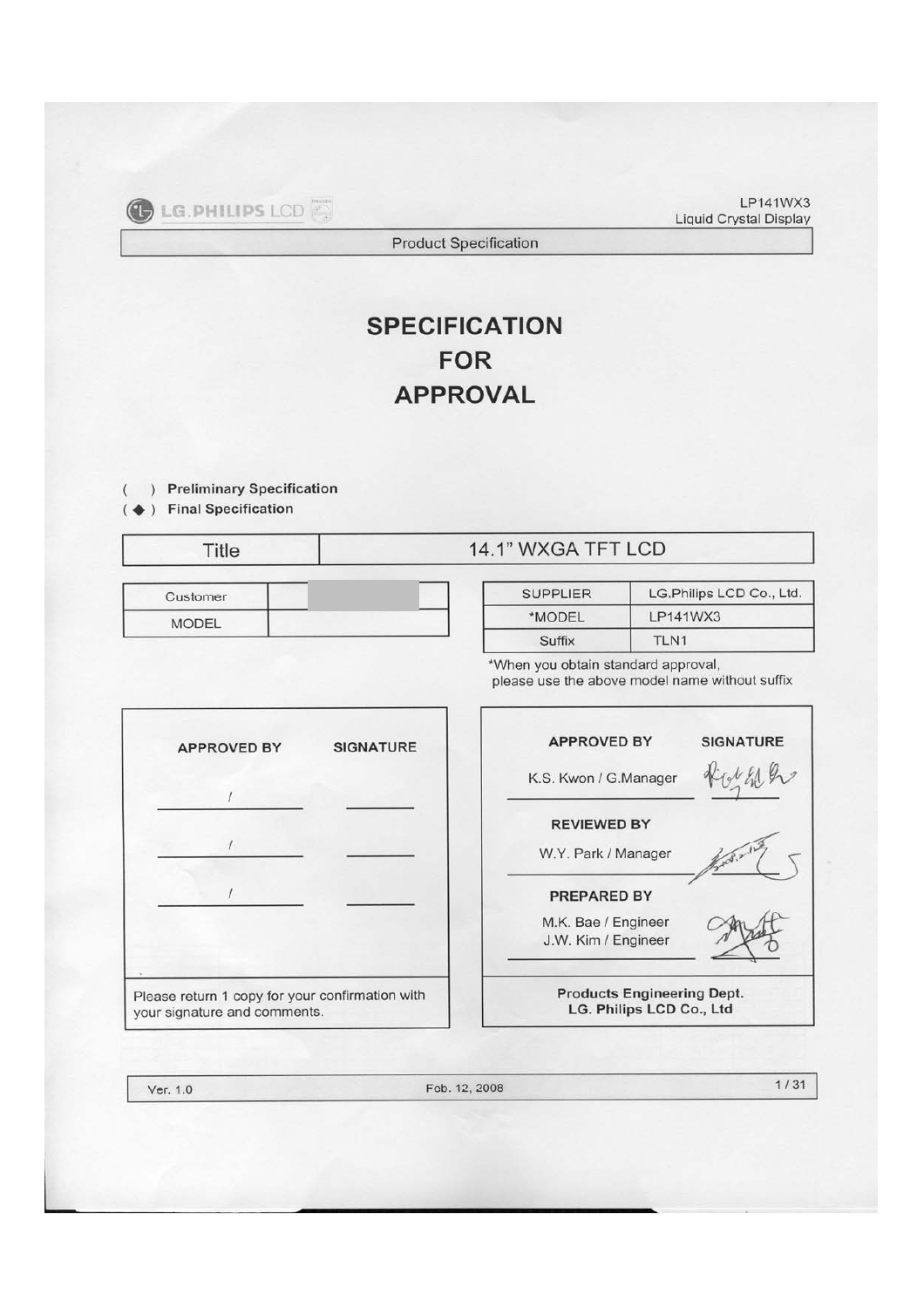

# **Contents**

| <b>No</b> | <b>ITEM</b>                                             | Page           |
|-----------|---------------------------------------------------------|----------------|
|           | <b>COVER</b>                                            | 1              |
|           | <b>CONTENTS</b>                                         | $\overline{2}$ |
|           | <b>RECORD OF REVISIONS</b>                              | 3              |
| 1         | <b>GENERAL DESCRIPTION</b>                              | 4              |
| 2         | ABSOLUTE MAXIMUM RATINGS                                | 5              |
| 3         | ELECTRICAL SPECIFICATIONS                               |                |
| $3 - 1$   | ELECTRICAL CHARACTREISTICS                              | 6              |
| $3 - 2$   | <b>INTERFACE CONNECTIONS</b>                            | 8              |
| $3-3$     | <b>LVDS SIGNAL TIMING SPECIFICATIONS</b>                | 9              |
| $3 - 4$   | SIGNAL TIMING SPECIFICATIONS                            | 11             |
| $3-5$     | SIGNAL TIMING WAVEFORMS                                 | 11             |
| $3-6$     | <b>COLOR INPUT DATA REFERNECE</b>                       | 12             |
| $3 - 7$   | POWER SEQUENCE                                          | 13             |
| 4         | OPTICAL SFECIFICATIONS                                  | 14             |
| 5         | MECHANICAL CHARACTERISTICS                              | 17             |
| 6         | <b>RELIABLITY</b>                                       | 24             |
| 7         | INTERNATIONAL STANDARDS                                 |                |
| 7-1       | <b>SAFETY</b>                                           | 25             |
| $7 - 2$   | <b>EMC</b>                                              | 25             |
| 8         | <b>PACKING</b>                                          |                |
| $8-1$     | DESIGNATION OF LOT MARK                                 | 26             |
| $8 - 2$   | PACKING FORM                                            | 26             |
| 9         | <b>PRECAUTIONS</b>                                      | 27             |
| Α         | APPENDIX. Enhanced Extended Display Identification Data | 29             |
|           |                                                         |                |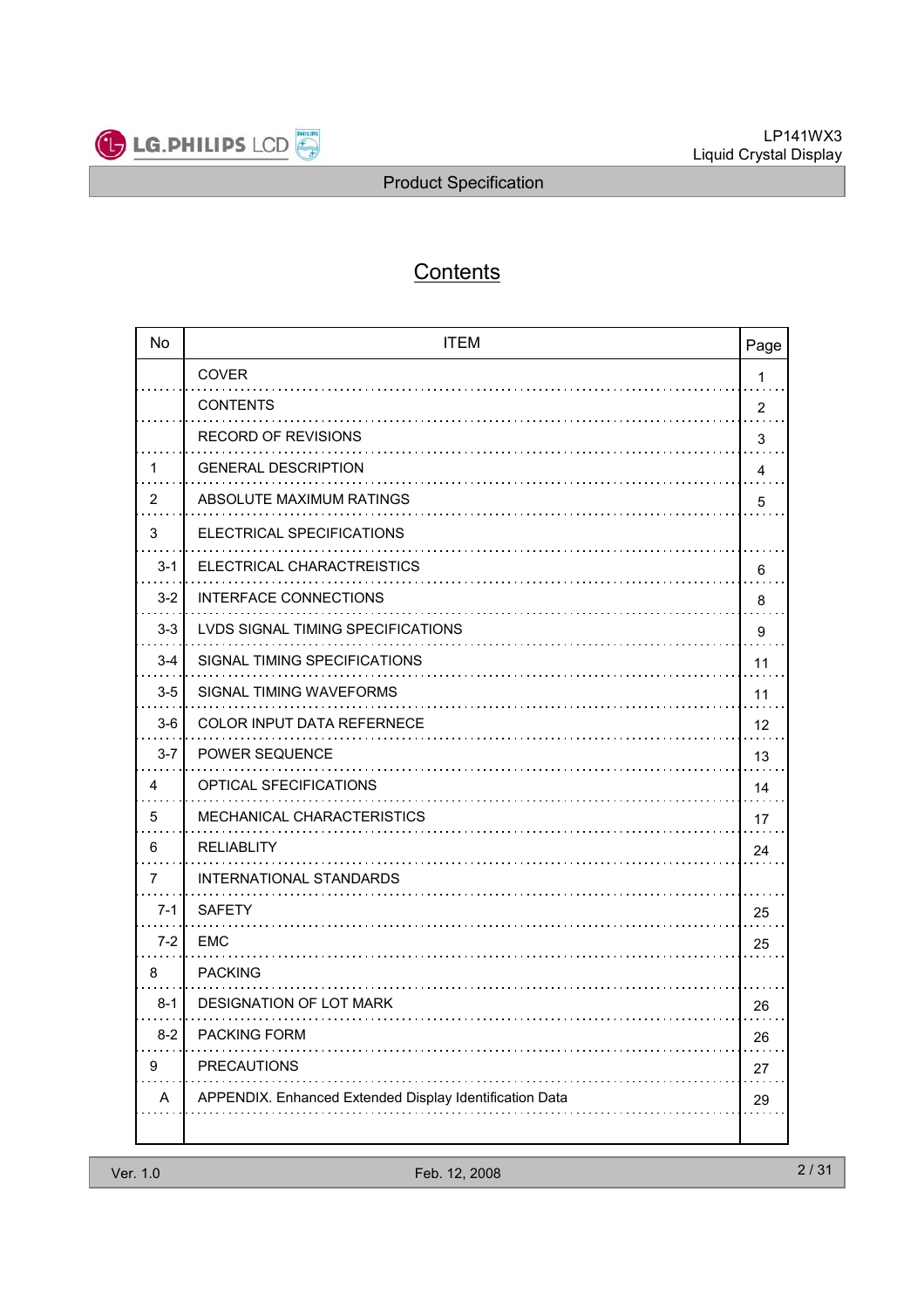

## RECORD OF REVISIONS

|         | Revision No   Revision Date | Page      | Description                                    |     |
|---------|-----------------------------|-----------|------------------------------------------------|-----|
| $0.0\,$ | Oct. 09. 2007               |           | <b>First Draft (Preliminary Specification)</b> | 0.1 |
| 0.1     | Dec. 14.2007                | $29 - 31$ | EDID update(be updated product code)           | 0.2 |
|         |                             |           | page 29 product code 0000 $\rightarrow$ 2910   |     |
|         |                             |           | page 31 EDID check sum :DC $\rightarrow$ B2    |     |
| $1.0$   | Feb. 12. 2008               | 14        | Be updated Color Coordinates                   |     |
|         |                             | 15        | Be updated Gray scale specification            |     |
|         |                             |           |                                                |     |
|         |                             |           |                                                |     |
|         |                             |           |                                                |     |
|         |                             |           |                                                |     |
|         |                             |           |                                                |     |
|         |                             |           |                                                |     |
|         |                             |           |                                                |     |
|         |                             |           |                                                |     |
|         |                             |           |                                                |     |
|         |                             |           |                                                |     |
|         |                             |           |                                                |     |
|         |                             |           |                                                |     |
|         |                             |           |                                                |     |
|         |                             |           |                                                |     |
|         |                             |           |                                                |     |
|         |                             |           |                                                |     |
|         |                             |           |                                                |     |
|         |                             |           |                                                |     |
|         |                             |           |                                                |     |
|         |                             |           |                                                |     |
|         |                             |           |                                                |     |
|         |                             |           |                                                |     |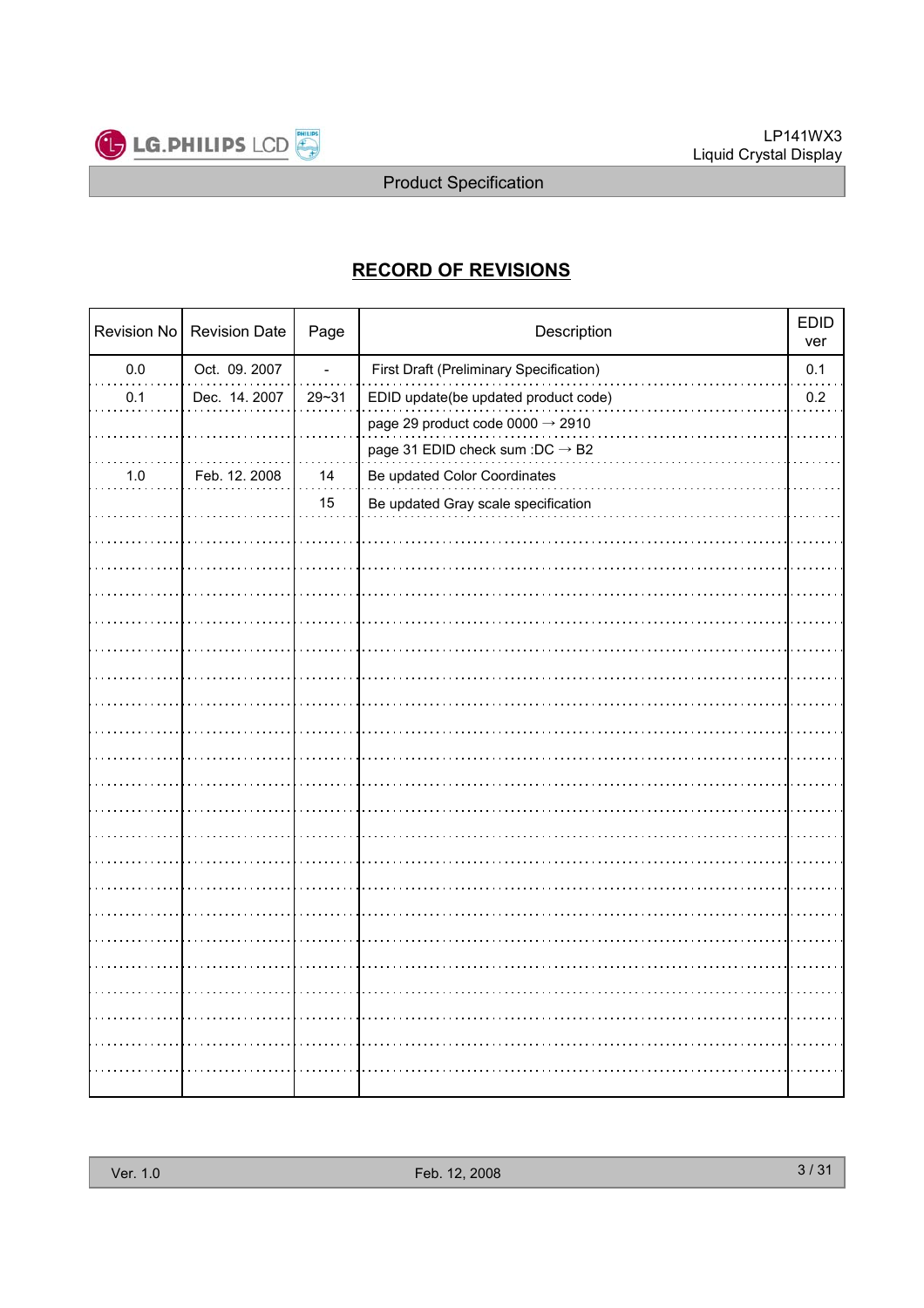

### 1. General Description

The LP141WX3 is a Color Active Matrix Liquid Crystal Display with an integral Cold Cathode Fluorescent Lamp (CCFL) backlight system. The matrix employs a-Si Thin Film Transistor as the active element. It is a transmissive type display operating in the normally white mode. This TFT-LCD has 14.1 inches diagonally measured active display area with WXGA resolution(800 vertical by 1280 horizontal pixel array). Each pixel is divided into Red, Green and Blue sub-pixels or dots which are arranged in vertical stripes. Gray scale or the brightness of the sub-pixel color is determined with a 6-bit gray scale signal for each dot, thus, presenting a palette of more than 262,144 colors.

The LP141WX3 has been designed to apply the interface method that enables low power, high speed, low EMI.

The LP141WX3 is intended to support applications where thin thickness, low power are critical factors and graphic displays are important. In combination with the vertical arrangement of the sub-pixels, the LP141WX3 characteristics provide an excellent flat display for office automation products such as Notebook PC.



### General Features

| Active Screen Size            | 14.1 inches diagonal                                                              |
|-------------------------------|-----------------------------------------------------------------------------------|
| <b>Outline Dimension</b>      | $319.5(H, Typ.) \times 205.5(V, Typ.) \times 5.5(D, Max)$ [mm]                    |
| <b>Pixel Pitch</b>            | 0.2373mm $\times$ 0.2373 mm                                                       |
| <b>Pixel Format</b>           | 1280 horiz. By 800 vert. Pixels RGB strip arrangement                             |
| Color Depth                   | 6-bit, 262,144 colors                                                             |
| Luminance, White              | 200 $cd/m^2$ (Typ.5 point)                                                        |
| <b>Power Consumption</b>      | Total 5.2 Watt(Typ.) @ LCM circuit 1.2 Watt(Typ._Mosaic), B/L input 4.0Watt(Typ.) |
| Weight                        | 400q(Max.)                                                                        |
| <b>Display Operating Mode</b> | Transmissive mode, normally white                                                 |
| Surface Treatment             | Glare treatment of the front polarizer                                            |
| RoHS Comply                   | Yes                                                                               |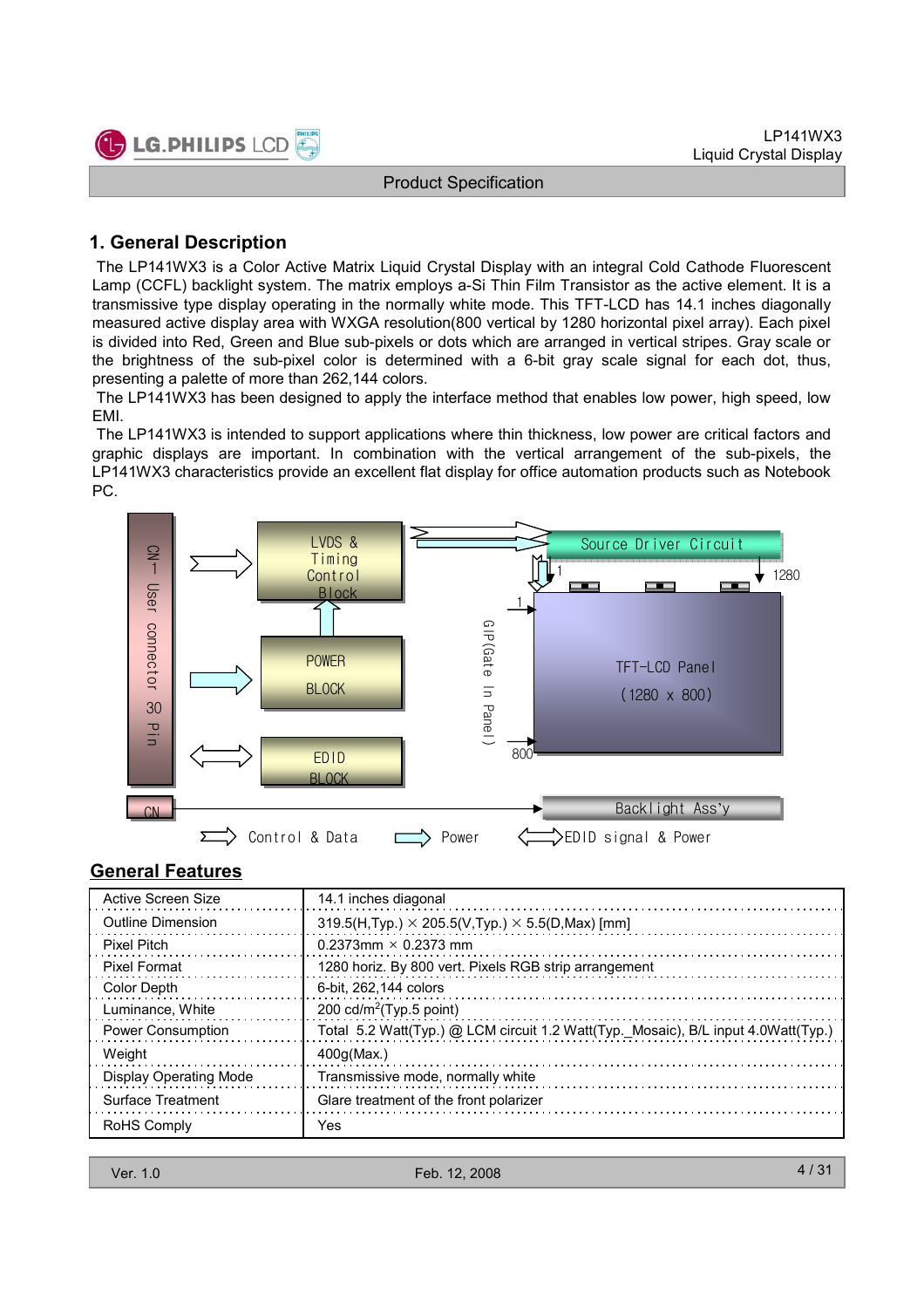

## 2. Absolute Maximum Ratings

The following are maximum values which, if exceeded, may cause faulty operation or damage to the unit.

| Parameter                         | Symbol      |        | Values | Units      | <b>Notes</b>    |  |
|-----------------------------------|-------------|--------|--------|------------|-----------------|--|
|                                   |             | Min    | Max    |            |                 |  |
| Power Input Voltage               | VCC         | $-0.3$ | 4.0    | <b>Vdc</b> | at 25 $\pm$ 5°C |  |
| <b>Operating Temperature</b>      | Тор         |        | 50     | $\circ$    |                 |  |
| Storage Temperature               | <b>H</b> st | $-20$  | 60     | ം          |                 |  |
| <b>Operating Ambient Humidity</b> | <b>HOP</b>  | 10     | 90     | %RH        |                 |  |
| <b>Storage Humidity</b>           | <b>H</b> st |        | 90     | %RH        |                 |  |

### Table 1. ABSOLUTE MAXIMUM RATINGS

Note : 1. Temperature and relative humidity range are shown in the figure below. Wet bulb temperature should be 39°C Max, and no condensation of water.



Dry Bulb Temperature [℃]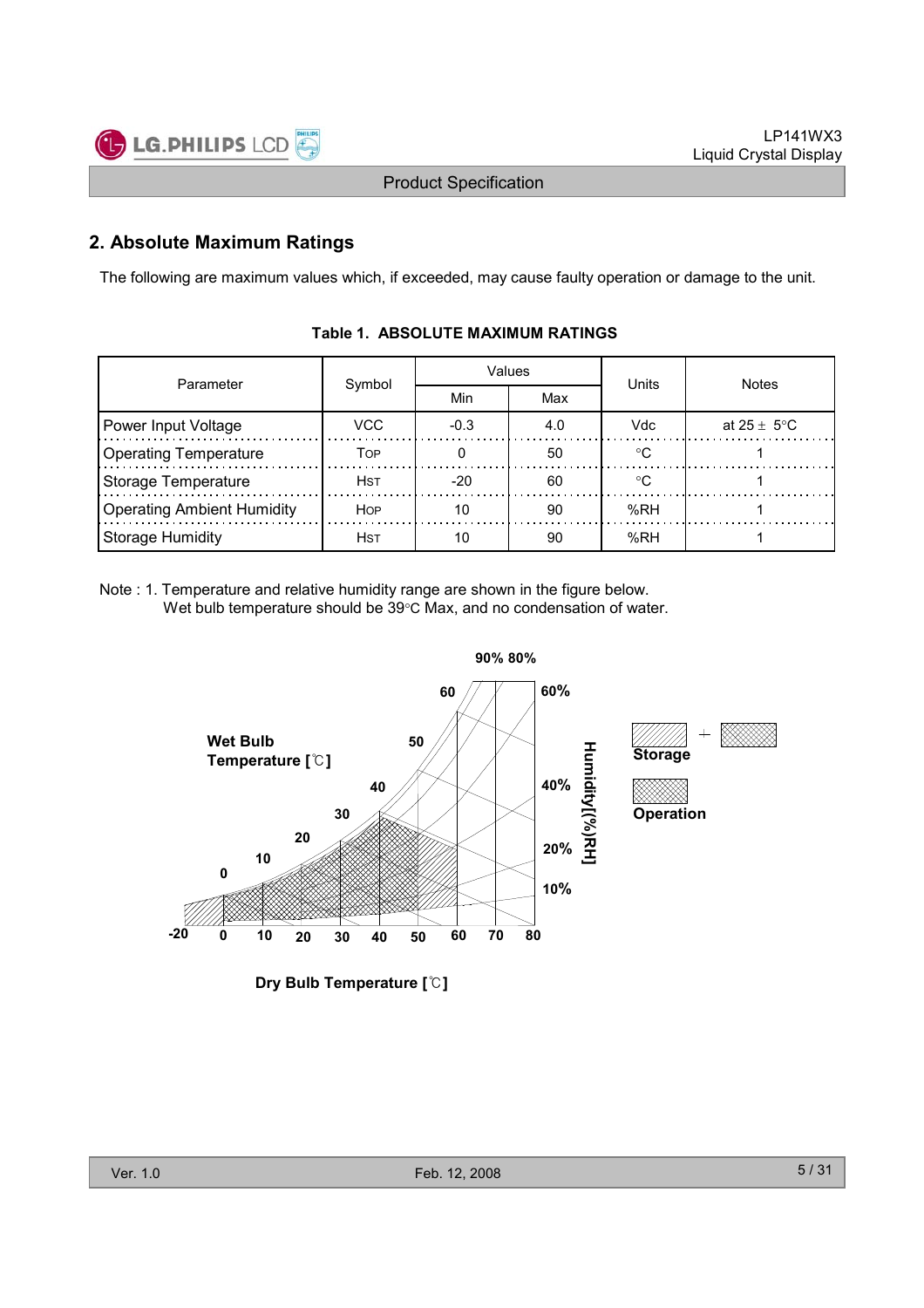

## 3. Electrical Specifications

## 3-1. Electrical Characteristics

The LP141WX3 requires two power inputs. One is employed to power the LCD electronics and to drive the TFT array and liquid crystal. The second input which powers the CCFL, is typically generated by an inverter. The inverter is an external unit to the LCD.

|                                                                            | Symbol<br>Parameter |          |              |            |            |                               |              |
|----------------------------------------------------------------------------|---------------------|----------|--------------|------------|------------|-------------------------------|--------------|
|                                                                            |                     |          | Min          | Typ        | Max        | Unit                          | <b>Notes</b> |
| MODULE:                                                                    |                     |          |              |            |            |                               |              |
| Power Supply Input Voltage                                                 |                     | VCC      | 3.0          | 3.3        | 3.6        | $V_{DC}$                      |              |
| Power Supply Input Current                                                 | $I_{\rm CC}$        | Mosaic   |              | 360        | 414        | mA                            |              |
| Power Consumption                                                          | P <sub>C</sub>      | Mosaic   |              | 1.2<br>1.4 |            |                               |              |
| Differential Impedance                                                     |                     | Zm       | 90           | 100        | 110        | Ohm                           | 2            |
| $\mathsf{LAMP}$ :                                                          |                     |          |              |            |            |                               |              |
| <b>Operating Voltage</b>                                                   |                     | $V_{BL}$ | 640(7.0mA)   | 670(6.0mA) | 880(2.0mA) | $V_{RMS}$                     |              |
| <b>Operating Current</b>                                                   |                     | $I_{BL}$ | 2.0          | 6.0        | 7.0        | $mA_{RMS}$                    | 3            |
| Power Consumption                                                          |                     | $P_{BL}$ | 1.8          | 4.0        | 4.5        | W                             |              |
| <b>Operating Frequency</b>                                                 |                     | $f_{BL}$ | 45           | 55         | 80         | kHz                           |              |
| Discharge Stabilization Time                                               |                     | Ts       |              |            | 3          | Min                           | 4            |
| Life Time                                                                  |                     |          | 15,000       |            |            | <b>Hrs</b>                    | 5            |
| <b>Established Starting Voltage</b><br>at $25^\circ$ C<br>at 0 $\degree$ C | Vs                  |          | 1180<br>1415 |            |            | V <sub>RMS</sub><br>$V_{RMS}$ |              |

#### Table 2. ELECTRICAL CHARACTERISTICS

#### Note)

1. The specified current and power consumption are under the Vcc = 3.3V , 25℃, fv = 60Hz condition whereas Mosaic pattern is displayed and fv is the frame frequency.



- 2. This impedance value is needed to proper display and measured form LVDS Tx to the mating connector.
- 3. The typical operating current is for the typical surface luminance  $(L_{WH})$  in optical characteristics.
- 4. Define the brightness of the lamp after being lighted for 5 minutes as 100%, Ts is the time required for the brightness of the center of the lamp to be not less than 95%.
- 5. The life time is determined as the time at which brightness of lamp is 50% compare to that of initial value at the typical lamp current.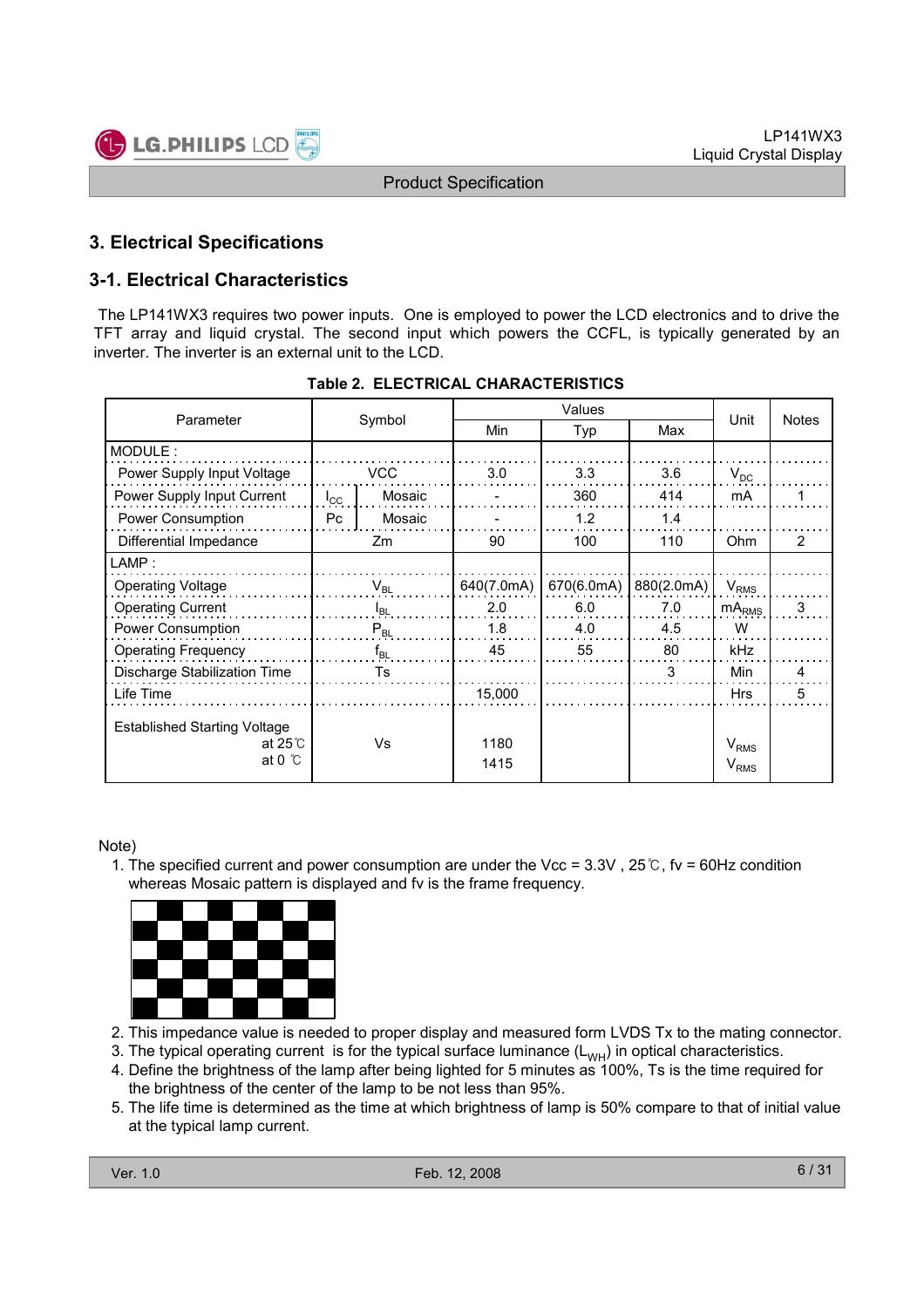

#### Note)

- 6. The output of the inverter must have symmetrical(negative and positive) voltage waveform and symmetrical current waveform.(Asymmetrical ratio is less than 10%) Please do not use the inverter which has asymmetrical voltage and asymmetrical current and spike wave. Lamp frequency may produce interface with horizontal synchronous frequency and as a result this may cause beat on the display. Therefore lamp frequency shall be as away possible from the horizontal synchronous frequency and from its harmonics in order to prevent interference.
- 7. It is defined the brightness of the lamp after being lighted for 5 minutes as 100%.  ${\tt T}_{\tt S}$  is the time required for the brightness of the center of the lamp to be not less than 95%.
- 8. The lamp power consumption shown above does not include loss of external inverter. The applied lamp current is a typical one.
- 9. Requirements for a system inverter design, which is intended to have a better display performance, a better power efficiency and a more reliable lamp, are following.
	- It shall help increase the lamp lifetime and reduce leakage current.
		- a. The asymmetry rate of the inverter waveform should be less than 10%.
		- b. The distortion rate of the waveform should be within  $\sqrt{2} \pm 10\%$ . \* Inverter output waveform had better be more similar to ideal sine wave.



\* Asymmetry rate: | I <sub>p</sub> – I <sub>–p</sub> | / I<sub>rms</sub> \* 100% \* Distortion rate I <sub>p</sub> (or I <sub>–p</sub>) / I<sub>rms</sub>

- 10. Inverter open voltage must be more than lamp voltage for more than 1 second for start-up. Otherwise, the lamps may not be turned on.
	- ※ Do not attach a conducting tape to lamp connecting wire.
	- If the lamp wire attach to a conducting tape, TFT-LCD Module has a low luminance and the inverter has abnormal action. Because leakage current is occurred between lamp wire and conducting tape.

Ex of current wave)



Normal current wave - Standard Abnormal current wave - Bad







Abnormal current wave - Bad Abnormal current wave - Bad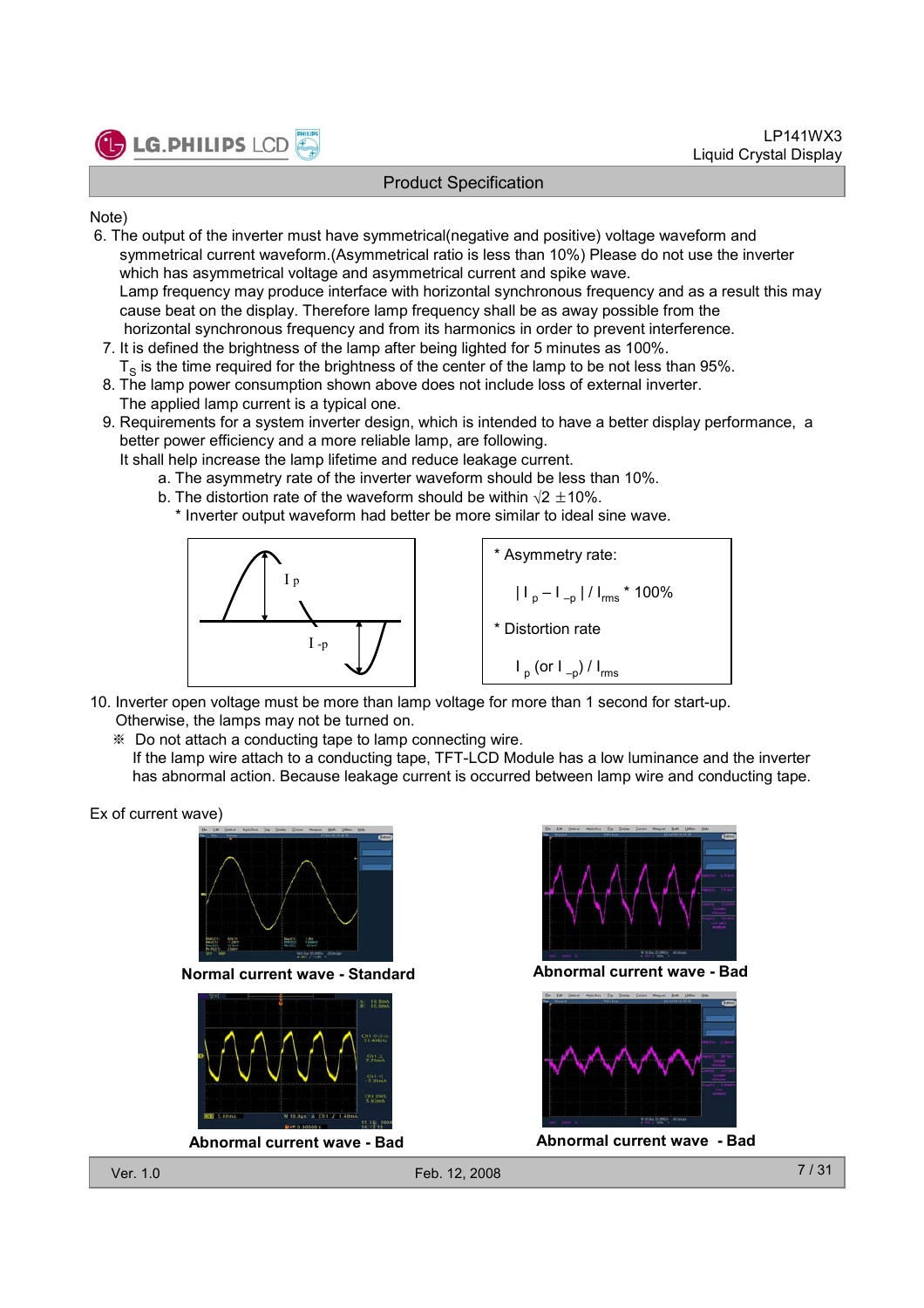

٦

#### Product Specification

### 3-2. Interface Connections

 $\Box$ 

This LCD employs two interface connections, a 30 pin connector is used for the module electronics interface and the other connector is used for the integral backlight system. The electronics interface connector is a model GT101-30S-HR11 manufactured by LSC.

|                |                    | <u>UUTITUSTUI IITUU ITII UUTITUI TUITTUU</u> |                                                                   |
|----------------|--------------------|----------------------------------------------|-------------------------------------------------------------------|
| Pin            | Symbol             | Description                                  | <b>Notes</b>                                                      |
| 1              | <b>GND</b>         | Ground                                       |                                                                   |
| $\overline{c}$ | <b>VCC</b>         | Power Supply, 3.3V Typ.                      |                                                                   |
| 3              | <b>VCC</b>         | Power Supply, 3.3V Typ.                      |                                                                   |
| 4              | V EEDID            | DDC 3.3V power                               | 1, Interface chips                                                |
| 5              | <b>NC</b>          | Reserved for supplier test point             | 1.1 LCD: SW, SW0612B (LCD Controller)                             |
| 6              | <b>CIK EEDID</b>   | <b>DDC Clock</b>                             | including LVDS Receiver<br>1.2 System: THC63LVD823A or equivalent |
| 7              | <b>DATA EEDID</b>  | <b>DDC</b> Data                              | * Pin to Pin compat ble with LVDS                                 |
| 8              | $R_{IN}$ 0-        | Negative LVDS differential data input        |                                                                   |
| 9              | $R_{IN}$ 0+        | Positive LVDS differential data input        | 2. Connector<br><b>2.1 LCD</b><br>: GT101-30S-HR11, LSC           |
| 10             | <b>GND</b>         | Ground                                       | IS100-C30R-C15, UJU Elec.                                         |
| 11             | $R_{\text{IN}}$ 1- | Negative LVDS differential data input        | it's compatible.                                                  |
| 12             | $R_{IN}$ 1+        | Positive LVDS differential data input        | 2.2 Mating : FI-X30M or equivalent.                               |
| 13             | <b>GND</b>         | Ground                                       | 2.3 Connector pin arrangement                                     |
| 14             | $R_{\text{IN}}$ 2- | Negative LVDS differential data input        |                                                                   |
| 15             | $R_{IN}$ 2+        | Positive LVDS differential data input        | 30                                                                |
| 16             | <b>GND</b>         | Ground                                       |                                                                   |
| 17             | CLKIN-             | Negative LVDS differential clock input       |                                                                   |
| 18             | CLKIN+             | Positive LVDS differential clock input       | [LCD Module Rear View]                                            |
| 19             | <b>GND</b>         | Ground                                       |                                                                   |
| 20             | NC.                | No Connect                                   |                                                                   |
| 21             | <b>NC</b>          | No Connect                                   |                                                                   |
| 22             | <b>GND</b>         | Ground                                       |                                                                   |
| 23             | NC.                | No Connect                                   |                                                                   |
| 24             | <b>NC</b>          | No Connect                                   |                                                                   |
| 25             | <b>GND</b>         | Ground                                       |                                                                   |
| 26             | NC.                | No Connect                                   |                                                                   |
| 27             | <b>NC</b>          | No Connect                                   |                                                                   |
| 28             | <b>GND</b>         | Ground                                       |                                                                   |
| 29             | <b>NC</b>          | No Connect                                   |                                                                   |
| 30             | NC.                | No Connect                                   |                                                                   |
|                |                    |                                              |                                                                   |

#### Table 3. MODULE CONNECTOR PIN CONFIGURATION (CN1)

The backlight interface connector is a model BHSR-02VS-1, manufactured by JST or Compatible. The mating connector part number is AMP1674817-2 or equivalent.

| Table 4. BACKLIGHT CONNECTOR PIN CONFIGURATION (J3) |        |             |              |  |  |  |  |  |
|-----------------------------------------------------|--------|-------------|--------------|--|--|--|--|--|
| Pin                                                 | Symbol | Description | <b>Notes</b> |  |  |  |  |  |

| гш                                                                                                      | OVIIIDUI | <b>DESCRUTION</b><br><b>INULUS</b>        |  |  |  |  |
|---------------------------------------------------------------------------------------------------------|----------|-------------------------------------------|--|--|--|--|
|                                                                                                         | HV       | Power supply for lamp (High voltage side) |  |  |  |  |
|                                                                                                         |          | Power supply for lamp (Low voltage side)  |  |  |  |  |
| Notes : 1. The high voltage side terminal is colored White and the low voltage side terminal is Yellow. |          |                                           |  |  |  |  |
| 8 / 31<br>Feb. 12, 2008<br>Ver. 1.0                                                                     |          |                                           |  |  |  |  |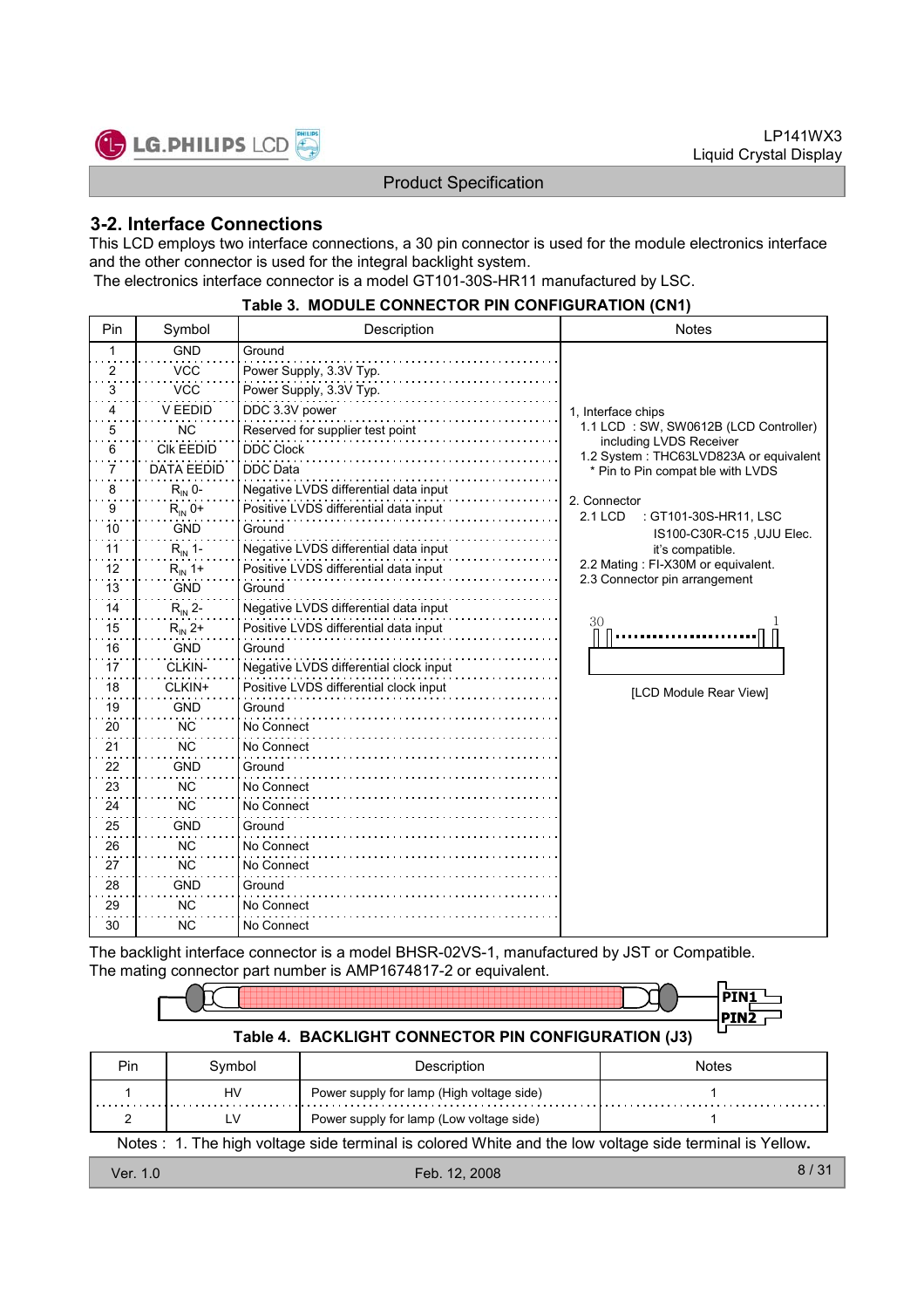

## 3-3. LVDS Signal Timing Specifications

## 3-3-1. DC Specification



| Description                      | Symb<br>οl      | Min | Max | Unit | <b>Notes</b>             |
|----------------------------------|-----------------|-----|-----|------|--------------------------|
| <b>LVDS Differential Voltage</b> | $ V_{ID} $      | 100 | 600 | mV   | $\overline{\phantom{0}}$ |
| LVDS Common mode Voltage         | $V^{\text{CM}}$ | 0.6 | 1.8 |      | $\overline{\phantom{0}}$ |
| LVDS Input Voltage Range         | $V_{\text{IN}}$ | 0.3 | 2.1 |      | $\overline{\phantom{0}}$ |

## 3-3-2. AC Specification

| $T_{\scriptscriptstyle{\text{clk}}}$<br><b>LVDS Clock</b><br><b>LVDS Data</b><br>$t_{SKEW}$ ( $F_{clk}$ = 1/ $T_{clk}$ )<br>⋰<br>1) 85MHz > Fclk $\geq$ 65MHz $-400 \sim +400$<br>2) 65MHz > Fclk $\geq$ 25MHz -600 ~ +600<br>t <sub>skew</sub> |                              |        |        |                  |                              |  |  |  |  |
|-------------------------------------------------------------------------------------------------------------------------------------------------------------------------------------------------------------------------------------------------|------------------------------|--------|--------|------------------|------------------------------|--|--|--|--|
| <b>Description</b>                                                                                                                                                                                                                              | Symbol                       | Min    | Max    | Unit             | <b>Notes</b>                 |  |  |  |  |
|                                                                                                                                                                                                                                                 | t <sub>SKEW</sub>            | - 400  | $+400$ | ps               | 85MHz > Fclk $\geq$<br>65MHz |  |  |  |  |
| LVDS Clock to Data Skew Margin                                                                                                                                                                                                                  | $\mathsf{t}_{\mathsf{SKEW}}$ | - 600  | + 600  | ps               | 65MHz > Fclk $\geq$<br>25MHz |  |  |  |  |
| LVDS Clock to Clock Skew Margin (Even<br>to Odd)                                                                                                                                                                                                | <sup>L</sup> SKEW_EO         | $-1/7$ | $+1/7$ | $T_{\text{clk}}$ |                              |  |  |  |  |
| Maximum deviation<br>of input clock frequency during SSC                                                                                                                                                                                        | $F_{DEV}$                    |        | ± 3    | $\%$             |                              |  |  |  |  |
| Maximum modulation frequency<br>of input clock during SSC                                                                                                                                                                                       | $\mathsf{F}_{\mathsf{MOD}}$  |        | 200    | <b>KHz</b>       |                              |  |  |  |  |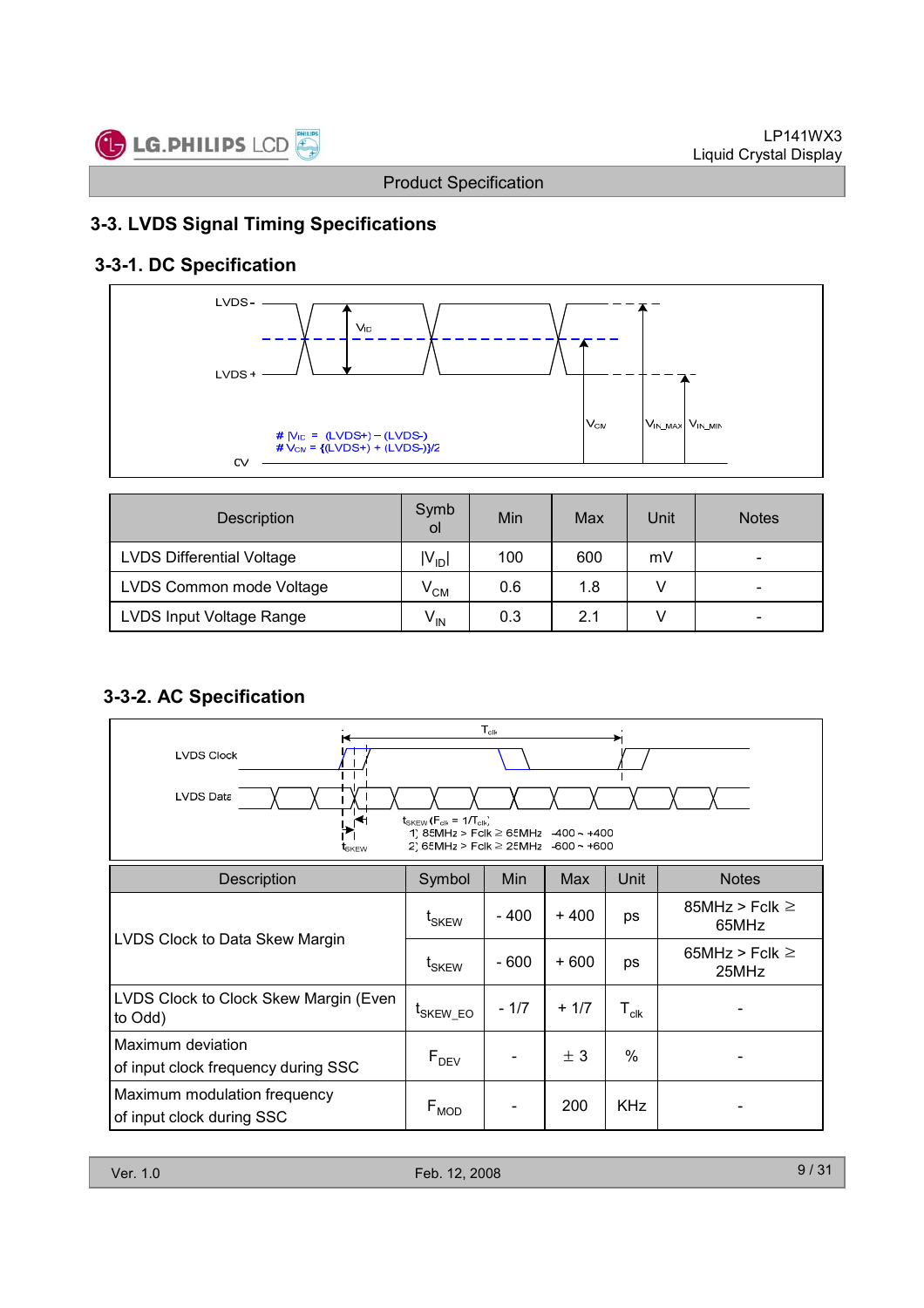

< Clock skew margin between channel >



< Spread Spectrum >

### 3-3-3. Data Format

1) LVDS 1 Port

| $RCLK+$             |                                              |                                                                                              |                                   |
|---------------------|----------------------------------------------|----------------------------------------------------------------------------------------------|-----------------------------------|
| $RA+/$              | R2<br>R1<br>R <sup>3</sup><br>R <sub>0</sub> | $\Omega$<br>R4<br>R1<br>R <sub>0</sub><br>R <sub>5</sub><br>R <sub>3</sub><br>R <sub>2</sub> | R4<br>G0<br>R <sub>5</sub>        |
| $RB+/$              | G3<br>C <sub>2</sub><br>G <sub>4</sub><br>Gl | B1<br>G5<br>B <sub>0</sub><br>G <sub>4</sub><br>G3<br>G1<br>$\Omega$                         | B1<br>B <sub>0</sub><br>G5        |
| $RC+/$              | $B\!S$<br>B4<br>B <sub>3</sub><br>B2         | DE<br><b>VSYNCHSYNC</b><br>B <sub>5</sub><br>$B^2$<br>B2<br>B <sub>4</sub>                   | <b>VSYNCHSYNC</b><br>DE           |
| $RD$ <sup>+/-</sup> | G6<br>R7<br>G7<br><b>R6</b>                  | X<br><b>B6</b><br>B7<br>G7<br>G6<br>R7<br><b>R6</b>                                          | $\mathbf X$<br><b>B6</b><br>B7    |
|                     | -Previous (N-1)th Cycle —                    | Current (Nth) Cycle-                                                                         | $\leftarrow$ Next (N+1)th Cycle — |

< LVDS Data Format >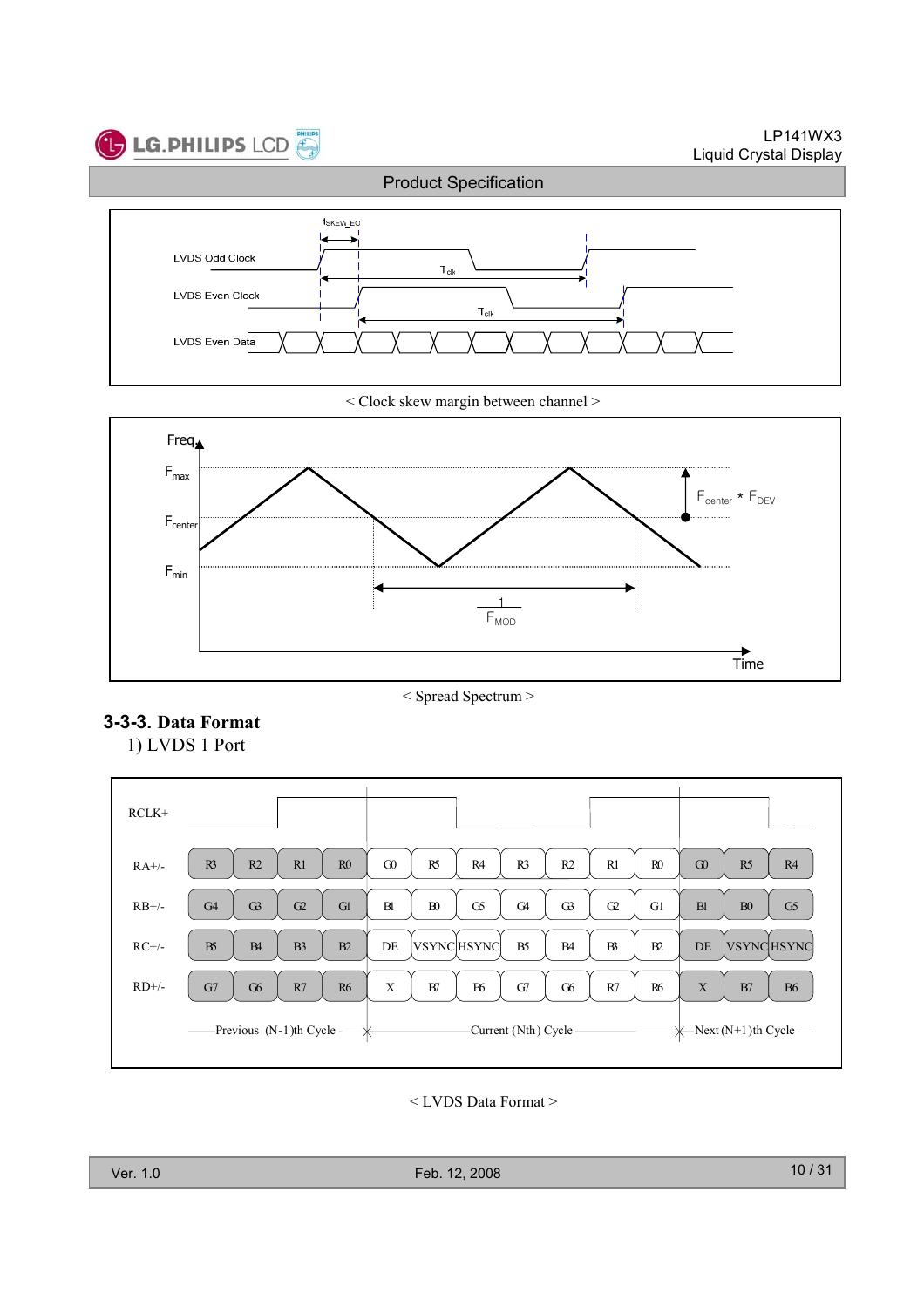

## 3-4. Signal Timing Specifications

This is the signal timing required at the input of the User connector. All of the interface signal timing should be satisfied with the following specifications and specifications of LVDS Tx/Rx for its proper operation.

| <b>ITEM</b> | <b>Symbol</b>          |                                               | Min  | <b>Typ</b> | <b>Max</b>               | <b>Unit</b> | <b>Note</b> |
|-------------|------------------------|-----------------------------------------------|------|------------|--------------------------|-------------|-------------|
| <b>DCLK</b> | Frequency              | $f_{CLK}$                                     | -    | 69.3       | $\overline{\phantom{a}}$ | <b>MHz</b>  |             |
| Hsync       | Period                 | Thp                                           | 1360 | 1405       | 1480                     |             |             |
|             | Width                  | $\rm t_{\rm WH}$                              | 16   | 32         | 48                       | tCLK        |             |
|             | <b>Width-Active</b>    | $t_{\text{WHA}}$                              | 1280 | 1280       | 1280                     |             |             |
| Vsync       | Period                 | $t_{VP}$                                      | 809  | 822        | 860                      |             |             |
|             | Width                  | $t_{\text{wV}}$                               | 2    | 6          | 10                       | <b>tHP</b>  |             |
|             | <b>Width-Active</b>    | $t_{\text{WVA}}$                              | 800  | 800        | 800                      |             |             |
| Data        | Horizontal back porch  | $t_{\sf HBP}$                                 | 40   | 45         | 96                       | tCLK        |             |
| Enable      | Horizontal front porch | $\mathsf{t}_{\mathsf{H}\mathsf{F}\mathsf{P}}$ | 24   | 48         | 56                       |             |             |
|             | Vertical back porch    | $t_{\rm VBP}$                                 | 6    | 13         | 32                       |             |             |
|             | Vertical front porch   | $t_{\rm VFP}$                                 | 1    | 3          | 18                       | <b>tHP</b>  |             |

#### Table 6. TIMING TABLE

## 3-5. Signal Timing Waveforms Condition : VCC = 3.3V

High: 0.7VCC Data Enable, Hsync, Vsync Low: 0.3VCC tCLK DCLK  $\left| \leftarrow$  CLK 0.5 Vcc  $t_{HP}$ Hsync tWH tWHA  $t_{\text{HBP}}$  twha  $\gg$   $t_{\text{HFP}}$ Data Enable  $t_{\vee P}$ t<sub>wv</sub>  $\bigotimes$ Vsync  $t_{\rm VFP}$ tWVA  $\mathfrak{t}_{\mathsf{VBP}}$ Data Enable 11 / 31 Ver. 1.0 Feb. 12, 2008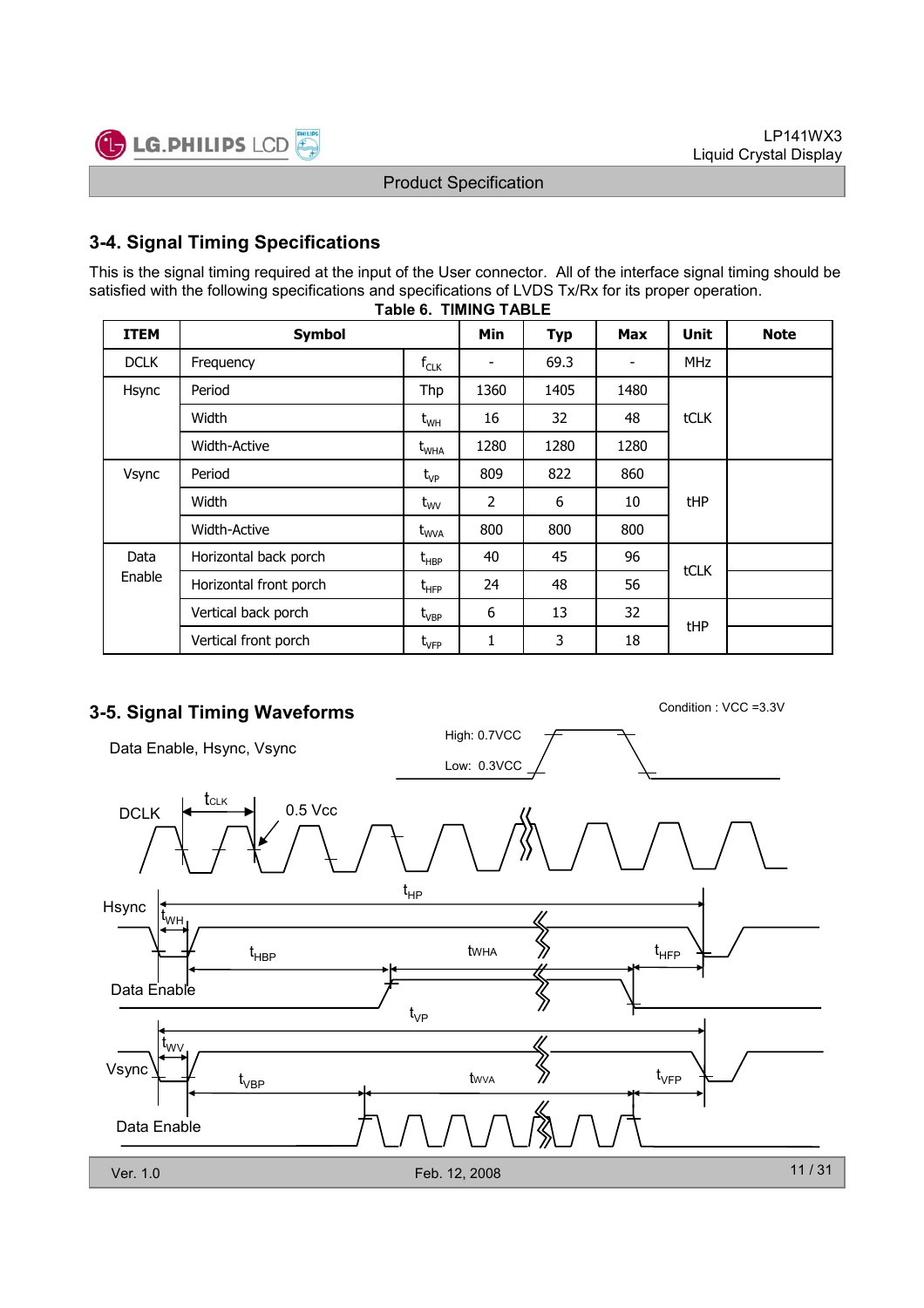

### 3-6. Color Input Data Reference

The brightness of each primary color (red,green and blue) is based on the 6-bit gray scale data input for the color ; the higher the binary input, the brighter the color. The table below provides a reference for color versus data input.

|                      |                   | Input Color Data |                |                |                |              |                |                |             |                |                |             |                |              |              |              |              |             |             |
|----------------------|-------------------|------------------|----------------|----------------|----------------|--------------|----------------|----------------|-------------|----------------|----------------|-------------|----------------|--------------|--------------|--------------|--------------|-------------|-------------|
|                      | <b>RED</b>        |                  |                |                | <b>GREEN</b>   |              |                |                | <b>BLUE</b> |                |                |             |                |              |              |              |              |             |             |
|                      |                   | <b>MSB</b>       |                |                |                |              |                | LSB MSB        |             |                |                |             | <b>LSB</b>     | <b>MSB</b>   |              |              |              |             | <b>LSB</b>  |
|                      |                   | R <sub>5</sub>   | R <sub>4</sub> | R <sub>3</sub> | R <sub>2</sub> | <b>R1</b>    | R <sub>0</sub> | G <sub>5</sub> | G 4         | G <sub>3</sub> | G <sub>2</sub> | G 1         | G <sub>0</sub> | <b>B</b> 5   | <b>B4</b>    | <b>B3</b>    | <b>B2</b>    | <b>B</b> 1  | <b>B0</b>   |
|                      | <b>Black</b>      | 0                | $\mathbf 0$    | 0              | 0              | 0            | 0              | $\mathbf 0$    | 0           | $\pmb{0}$      | 0              | $\mathsf 0$ | $\mathbf{0}$   | $\mathbf 0$  | 0            | $\mathbf 0$  | 0            | $\pmb{0}$   | $\Omega$    |
| Basic<br>Color       | Red               | 1                | 1              | $\mathbf{1}$   | 1              | 1            | 1              | 0              | 0           | 0              | 0              | 0           | 0              | $\mathbf 0$  | 0            | 0            | 0            | 0           | 0           |
|                      | Green             | 0                | 0              | 0              | 0              | 0            | 0              | 1              | 1           | 1              | 1              | 1           | 1              | $\Omega$     | 0            | 0            | 0            | 0           | 0           |
|                      | Blue              | 0                | 0              | 0              | 0              | 0            | 0              | 0              | 0           | 0              | 0              | 0           | 0              | 1            | 1            | 1            | 1            | 1           | 1           |
|                      | Cyan              | 0                | $\mathbf 0$    | 0              | $\Omega$       | $\mathbf{0}$ | 0              | $\mathbf 1$    | 1           | $\mathbf{1}$   | $\mathbf{1}$   | 1           | 1              | 1            | 1            | 1            | 1            | 1           | 1           |
|                      | Magenta           | 1                | 1              | 1              | 1              | 1            | 1              | 0              | 0           | 0              | 0              | 0           | 0              | -1           | 1            |              |              | 1           |             |
|                      | Yellow            | 1                | 1              | 1              | 1              | 1            | $\mathbf{1}$   | $\mathbf{1}$   | 1           | 1              | 1              | 1           | 1              | 0            | 0            | 0            | 0            | 0           | 0           |
|                      | White             | 1                | $\mathbf{1}$   | $\mathbf{1}$   | 1              | $\mathbf{1}$ | $\mathbf{1}$   | $\mathbf{1}$   | 1           | $\mathbf{1}$   | $\mathbf{1}$   | 1           | 1              | $\mathbf{1}$ | $\mathbf{1}$ | $\mathbf{1}$ | $\mathbf{1}$ | 1           | 1           |
|                      | RED (00)          | 0                | 0              | $\pmb{0}$      | 0              | $\pmb{0}$    | 0              | $\pmb{0}$      | 0           | $\pmb{0}$      | 0              | 0           | 0              | l o          | 0            | 0            | 0            | $\pmb{0}$   | $\mathbf 0$ |
|                      | RED (01)          | 0                | $\mathbf 0$    | 0              | $\mathbf 0$    | $\Omega$     | $\mathbf{1}$   | $\mathbf{0}$   | 0           | $\mathbf 0$    | 0              | $\mathbf 0$ | $\Omega$       | l 0          | $\mathsf 0$  | 0            | $\mathbf 0$  | 0           | $\Omega$    |
| <b>RED</b>           |                   |                  |                |                |                |              |                |                |             |                |                |             |                |              |              |              |              |             |             |
| <b>GREEN</b>         | <b>RED (62)</b>   | 1                | 1              | 1              |                | 1            | 0              | 0              | 0           | 0              | 0              | 0           | 0              | l 0          | 0            | 0            | 0            | 0           | 0           |
|                      | <b>RED (63)</b>   | 1                | $\mathbf{1}$   | 1              | 1              | $\mathbf{1}$ | $\mathbf{1}$   | 0              | 0           | 0              | 0              | $\Omega$    | 010            |              | 0            | $\Omega$     | 0            | $\mathbf 0$ | $\mathbf 0$ |
|                      | <b>GREEN (00)</b> | 0                | $\pmb{0}$      | 0              | 0              | $\pmb{0}$    | 0              | $\pmb{0}$      | 0           | $\pmb{0}$      | 0              | $\pmb{0}$   | $\mathbf 0$    | I٥           | 0            | 0            | 0            | $\pmb{0}$   | $\mathbf 0$ |
|                      | <b>GREEN (01)</b> | 0                | $\mathbf 0$    | 0              | 0              | 0            | 0              | 0              | 0           | 0              | 0              | 0           |                | $\mathbf 0$  | 0            | 0            | 0            | 0           | 0           |
|                      |                   |                  |                |                |                |              |                |                |             |                |                |             |                |              |              |              |              |             |             |
|                      | <b>GREEN (62)</b> | 0                | 0              | 0              | 0              | 0            | 0              | 1              | 1           | 1              | 1              | 1           | 0              | l O          | 0            | 0            | 0            | $\pmb{0}$   | 0           |
| Color<br><b>BLUE</b> | <b>GREEN (63)</b> | $\Omega$         | 0              | 0              | 0              | $\mathbf 0$  | 0              | $\mathbf{1}$   | 1           | $\mathbf{1}$   | $\mathbf{1}$   | 1           | 1              | l 0          | $\pmb{0}$    | $\Omega$     | $\Omega$     | $\mathbf 0$ | $\mathbf 0$ |
|                      | <b>BLUE (00)</b>  | 0                | $\mathsf 0$    | 0              | 0              | $\pmb{0}$    | 0              | $\vert$ 0      | 0           | $\mathbf 0$    | 0              | $\mathsf 0$ | $\mathbf 0$    | 0            | 0            | 0            | 0            | $\pmb{0}$   | $\mathbf 0$ |
|                      | <b>BLUE (01)</b>  | 0                | $\mathbf 0$    | 0              | 0              | $\mathbf 0$  | 0              | 0              | 0           | 0              | 0              | 0           | $\mathbf 0$    | l O          | 0            | 0            | 0            | 0           | $\mathbf 1$ |
|                      |                   |                  |                |                |                |              |                |                |             |                |                |             |                |              |              |              |              |             |             |
|                      | <b>BLUE (62)</b>  | 0                | 0              | 0              | 0              | 0            | 0              | $\mathbf 0$    | 0           | 0              | 0              | 0           | $\mathbf 0$    | l 1          | 1            |              |              | 1           | 0           |
|                      | <b>BLUE (63)</b>  | 0                | 0              | 0              | 0              | 0            | 0              | 0              | 0           | 0              | 0              | 0           | 0              | l 1          | 1            | 1            | 1            | 1           | 1           |
|                      |                   |                  |                |                |                |              |                |                |             |                |                |             |                |              |              |              |              |             |             |

Table 7. COLOR DATA REFERENCE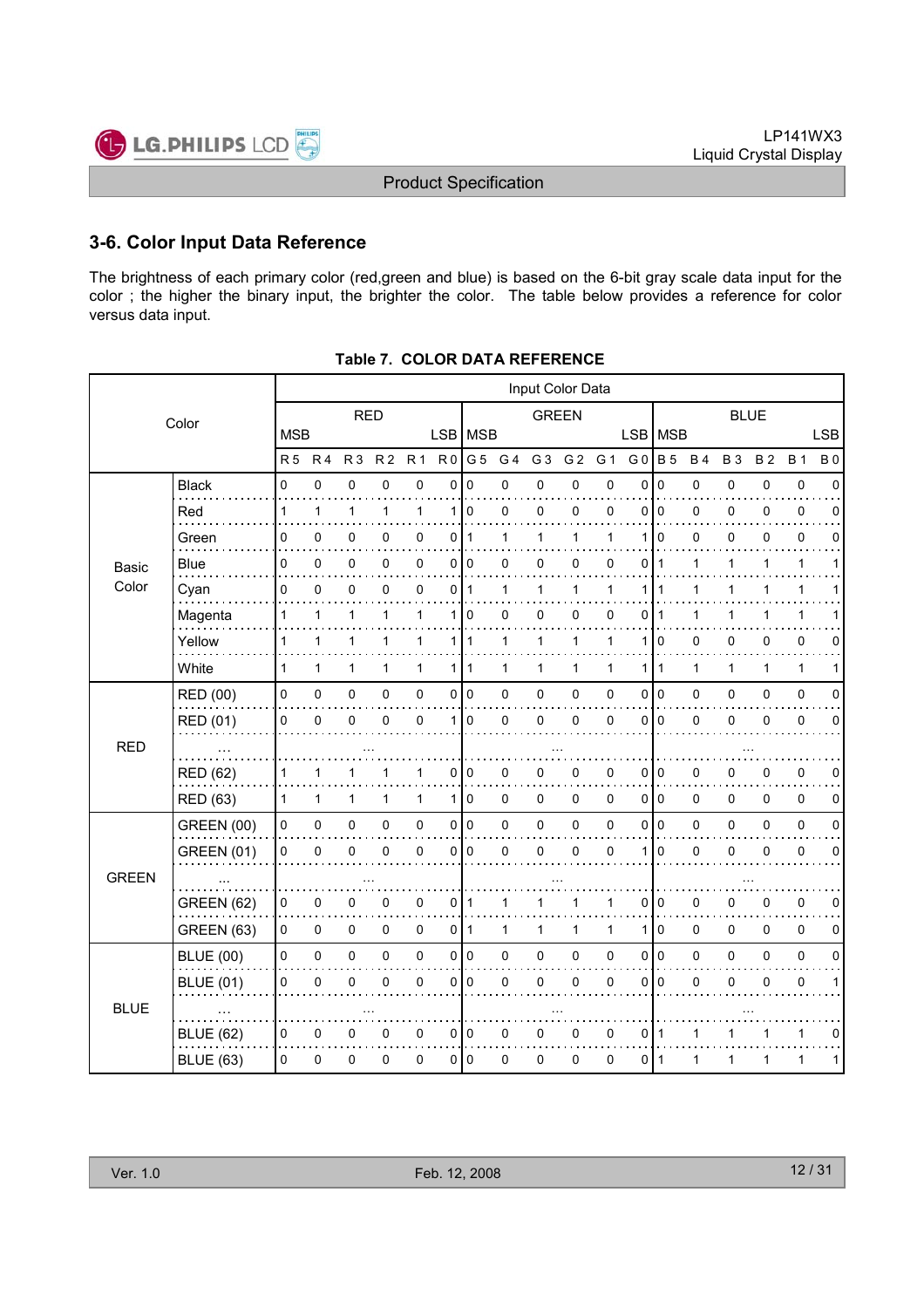

### 3-7. Power Sequence



#### Table 8. POWER SEQUENCE TABLE

| Parameter      |          | Value | Units |      |
|----------------|----------|-------|-------|------|
|                | Min.     | Typ.  | Max.  |      |
| $T_1$          | 0.5      |       | 10    | (ms) |
| T <sub>2</sub> | 0        |       | 50    | (ms) |
| $T_3$          | 200      |       |       | (ms) |
| $T_4$          | 200      |       |       | (ms) |
| $T_5$          | $\Omega$ |       | 50    | (ms) |
| $T_6$          | $\Omega$ |       | $10$  | (ms) |
| T <sub>7</sub> | 200      |       |       | (ms) |

Note)

- 1. Valid Data is Data to meet "3-3. LVDS Signal Timing Specifications"
- 2. Please avoid floating state of interface signal at invalid period.
- 3. When the interface signal is invalid, be sure to pull down the power supply for LCD VCC to 0V.
- 4. Lamp power must be turn on after power supply for LCD and interface signal are valid.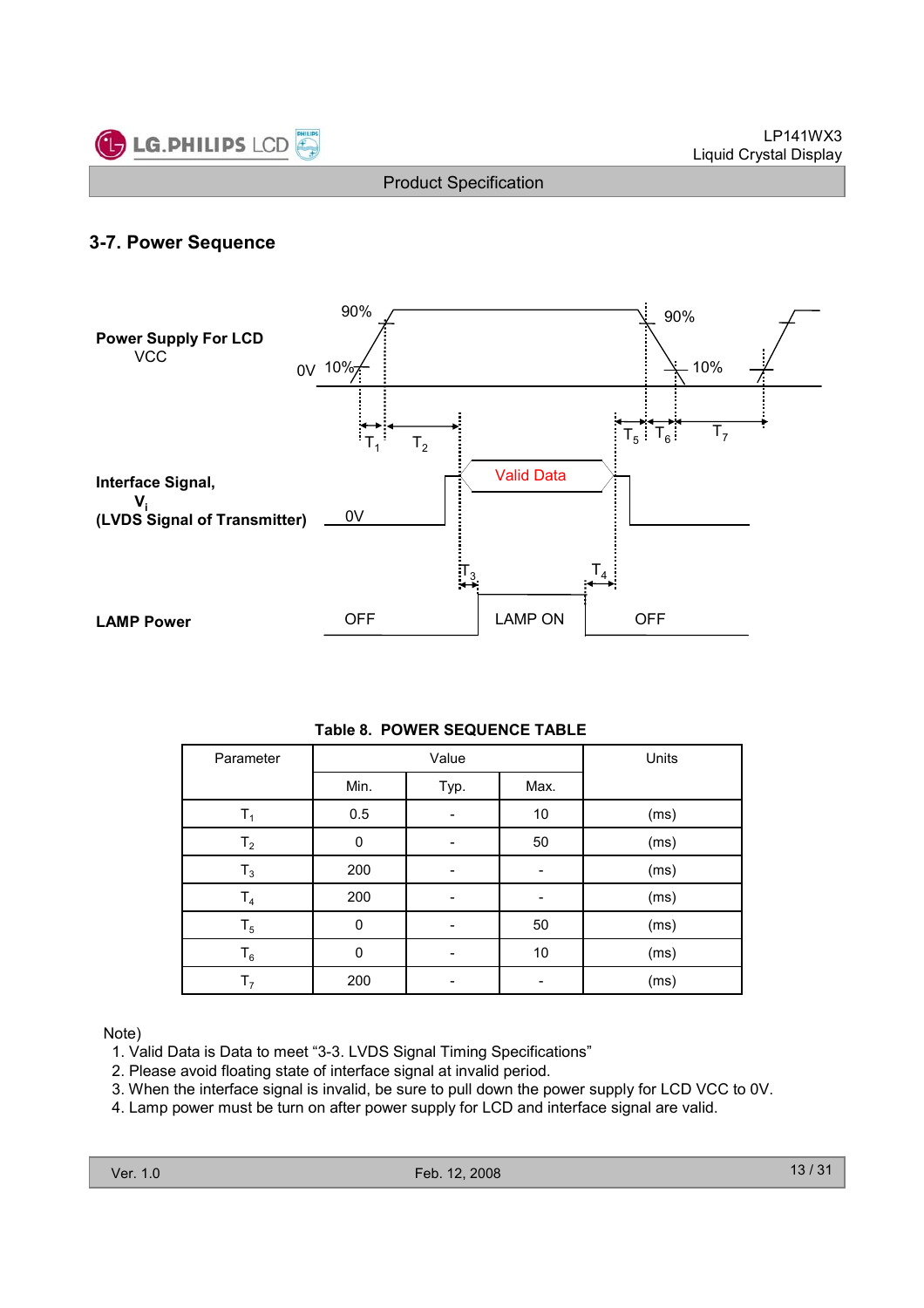

## 4. Optical Specification

Optical characteristics are determined after the unit has been 'ON' and stable for approximately 30 minutes in a dark environment at 25°C. The values specified are at an approximate distance 50cm from the LCD surface at a viewing angle of  $\Phi$  and  $\Theta$  equal to 0°.

FIG. 1 presents additional information concerning the measurement equipment and method.



### FIG. 1 Optical Characteristic Measurement Equipment and Method

|  | JIE 9. OPTICAL CHARACTERISTICS. |  |
|--|---------------------------------|--|
|  |                                 |  |

|                              |                |            | Values     | Units |                   |              |  |
|------------------------------|----------------|------------|------------|-------|-------------------|--------------|--|
| Parameter                    | Symbol         | <b>Min</b> | Max<br>Typ |       |                   | <b>Notes</b> |  |
| Contrast Ratio               | <b>CR</b>      | 300        |            |       |                   | 1            |  |
| Surface Luminance, white     | $L_{WH}$       | 170        | 200        |       | cd/m <sup>2</sup> | 2            |  |
| Luminance Variation          | $\delta$ white |            | 1.4        | 1.6   |                   | 3            |  |
| Response Time                | $Tr_R + Tr_D$  |            | 16         |       | ms                | 4            |  |
| <b>Color Coordinates</b>     |                |            |            |       |                   |              |  |
| RED                          | RX             | 0.554      | 0.584      | 0.614 |                   |              |  |
|                              | RY             | 0.317      | 0.347      | 0.377 |                   |              |  |
| <b>GREEN</b>                 | GX             | 0.294      | 0.324      | 0.354 |                   |              |  |
|                              | GY             | 0.512      | 0.542      | 0.572 |                   |              |  |
| <b>BLUE</b>                  | BX             | 0.128      | 0.158      | 0.188 |                   |              |  |
|                              | BY             | 0.115      | 0.145      | 0.175 |                   |              |  |
| <b>WHITE</b>                 | WX             | 0.283      | 0.313      | 0.343 |                   |              |  |
|                              | <b>WY</b>      | 0.299      | 0.329      | 0.359 |                   |              |  |
| Viewing Angle                |                |            |            |       |                   | 5            |  |
| x axis, right( $\Phi$ =0°)   | $\Theta$ r     | 40         |            |       | degree            |              |  |
| x axis, left ( $\Phi$ =180°) | $\Theta$       | 40         |            |       | degree            |              |  |
| y axis, up ( $\Phi$ =90°)    | $\Theta$ u     | 15         |            |       | degree            |              |  |
| y axis, down ( $\Phi$ =270°) | $\Theta$ d     | 35         |            |       | degree            |              |  |
| Gray Scale                   |                |            |            |       |                   | 6            |  |

Ta=25°C, VCC=3.3V, fv=60Hz, f<sub>CLK</sub>= 71.0MHz,  $F_{BL}$  = 55kHz,  $I_{BL}$ = 6.0mA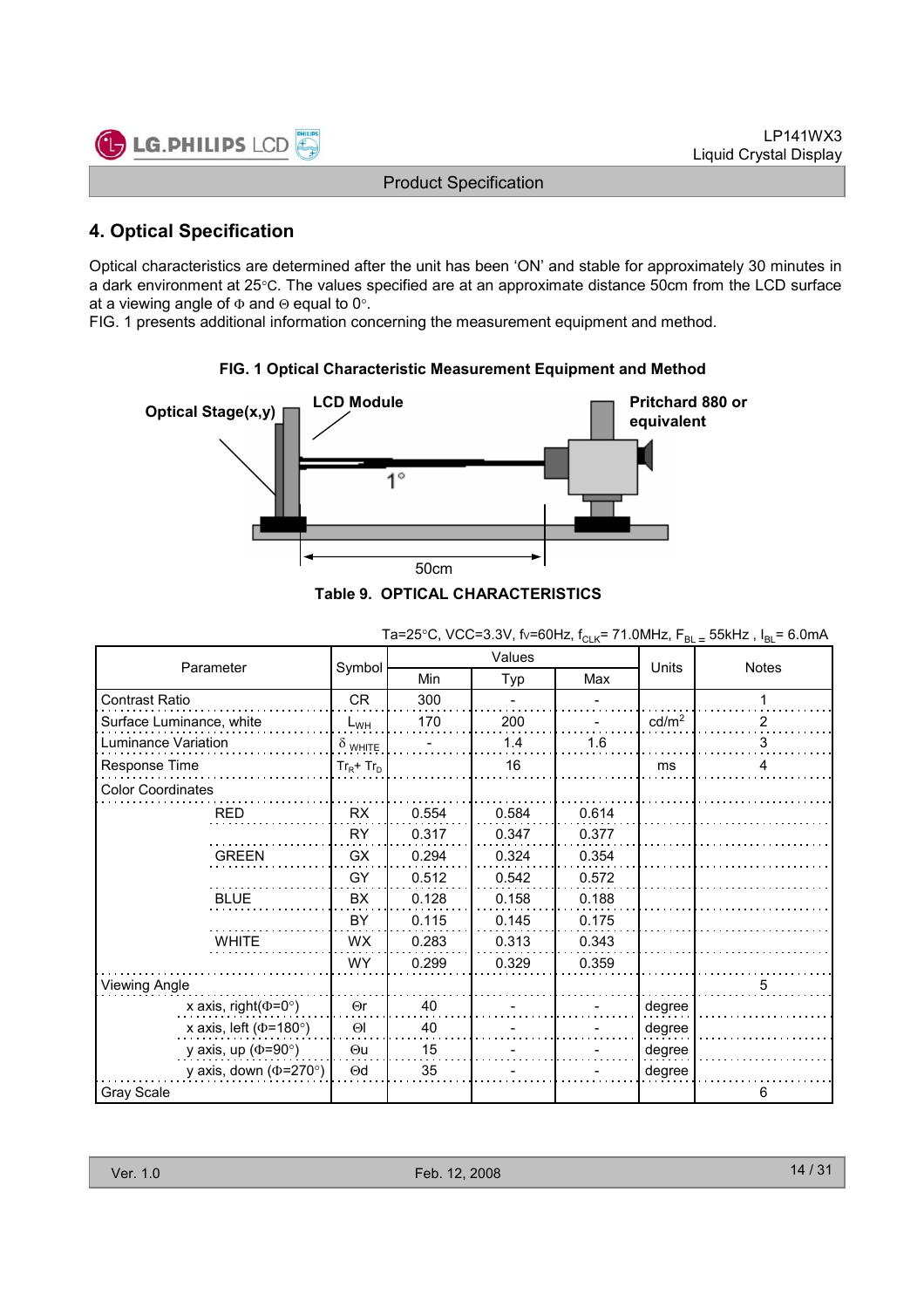

LP141WX3 Liquid Crystal Display

Note)

1. Contrast Ratio(CR) is defined mathematically as Surface Luminance with all white pixels

Contrast Ratio =

Surface Luminance with all black pixels

2. Surface luminance is the average of 5 point across the LCD surface 50cm from the surface with all pixels displaying white. For more information see FIG 1.

 $L_{WH}$  = Average( $L_1, L_2, ... L_5$ )

3. The variation in surface luminance, The panel total variation ( $\delta_{WHTE}$ ) is determined by measuring L<sub>N</sub> at each test position 1 through 13 and then defined as followed numerical formula. For more information see FIG 2.

Maximum $(\mathsf{L}_1, \mathsf{L}_2, \ldots \mathsf{L}_{13})$  $\delta$ <sub>WHITE</sub> =  $-$ Minimum $(\mathsf{L}_1, \mathsf{L}_2, \ldots \mathsf{L}_{13})$ 

- 4. Response time is the time required for the display to transition from white to black (rise time,  $\mathsf{Tr}_{\mathsf{R}}$ ) and from black to white(Decay Time, Tr $_{\textrm{\scriptsize D}}$ ). For additional information see FIG 3.
- 5. Viewing angle is the angle at which the contrast ratio is greater than 10. The angles are determined for the horizontal or x axis and the vertical or y axis with respect to the z axis which is normal to the LCD surface. For more information see FIG 4.

| 6. Gray scale specification | * $f_v = 60$ Hz |
|-----------------------------|-----------------|
|-----------------------------|-----------------|

| <b>Gray Level</b> | Luminance [%] (Typ)                                                          |
|-------------------|------------------------------------------------------------------------------|
| L0                | 0.2                                                                          |
| l 7               | 1.96                                                                         |
| L <sub>15</sub>   | 6.4                                                                          |
| L23               |                                                                              |
| $\pm$ 31          | $\begin{array}{c} \begin{array}{c} \end{array} \begin{array}{c} \end{array}$ |
| L <sub>39</sub>   | 34.9                                                                         |
| $\sqrt{47}$       | 55.2                                                                         |
| L <sub>55</sub>   | 78.8                                                                         |
| ነ 63              | 100                                                                          |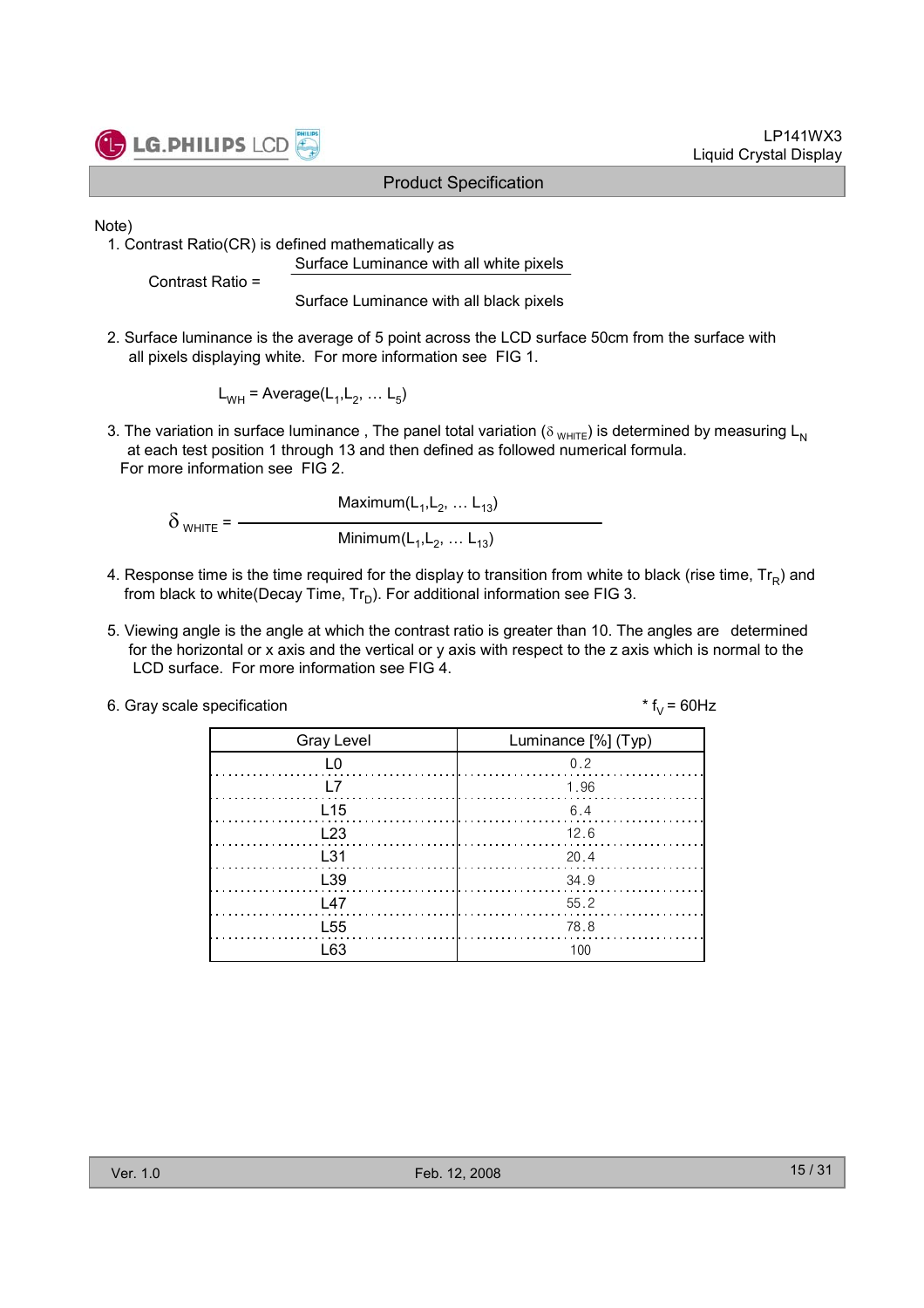

#### FIG. 2 Luminance

<measuring point for surface luminance & measuring point for luminance variation>



H,V : ACTIVE AREA A : H/4 mm B : V/4 mm C : 10 mm D : 10 mm POINTS : 13 POINTS

#### FIG. 3 Response Time

The response time is defined as the following figure and shall be measured by switching the input signal for "black" and "white".

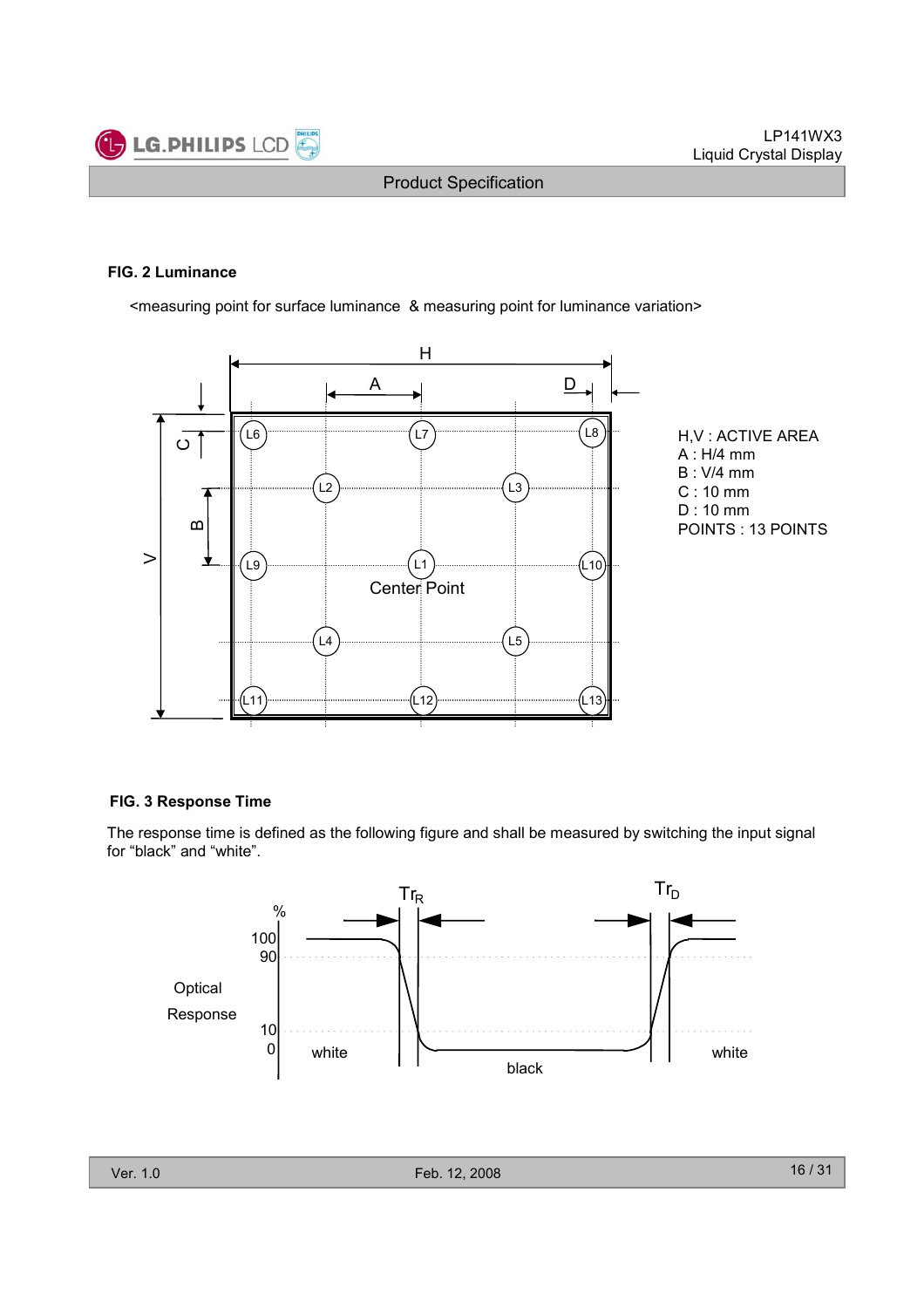

## 5. Mechanical Characteristics

The contents provide general mechanical characteristics for the model LP141WX3. In addition the figures in the next page are detailed mechanical drawing of the LCD.

|                     | Horizontal                             | $319.5 \pm 0.5$ mm  |  |  |
|---------------------|----------------------------------------|---------------------|--|--|
| Outline Dimension   | Vertical                               | $205.5 \pm 0.5$ mm  |  |  |
|                     | <b>Thickness</b>                       | $5.5$ mm $(max)$    |  |  |
| Bezel Area          | Horizontal                             | $306.76 \pm 0.5$ mm |  |  |
|                     | Vertical                               | $193.00 \pm 0.5$ mm |  |  |
|                     | Horizontal                             | 303.74 mm           |  |  |
| Active Display Area | Vertical                               | 189.84 mm           |  |  |
| Weight              | 400(Max)                               |                     |  |  |
| Surface Treatment   | Glare treatment of the front polarizer |                     |  |  |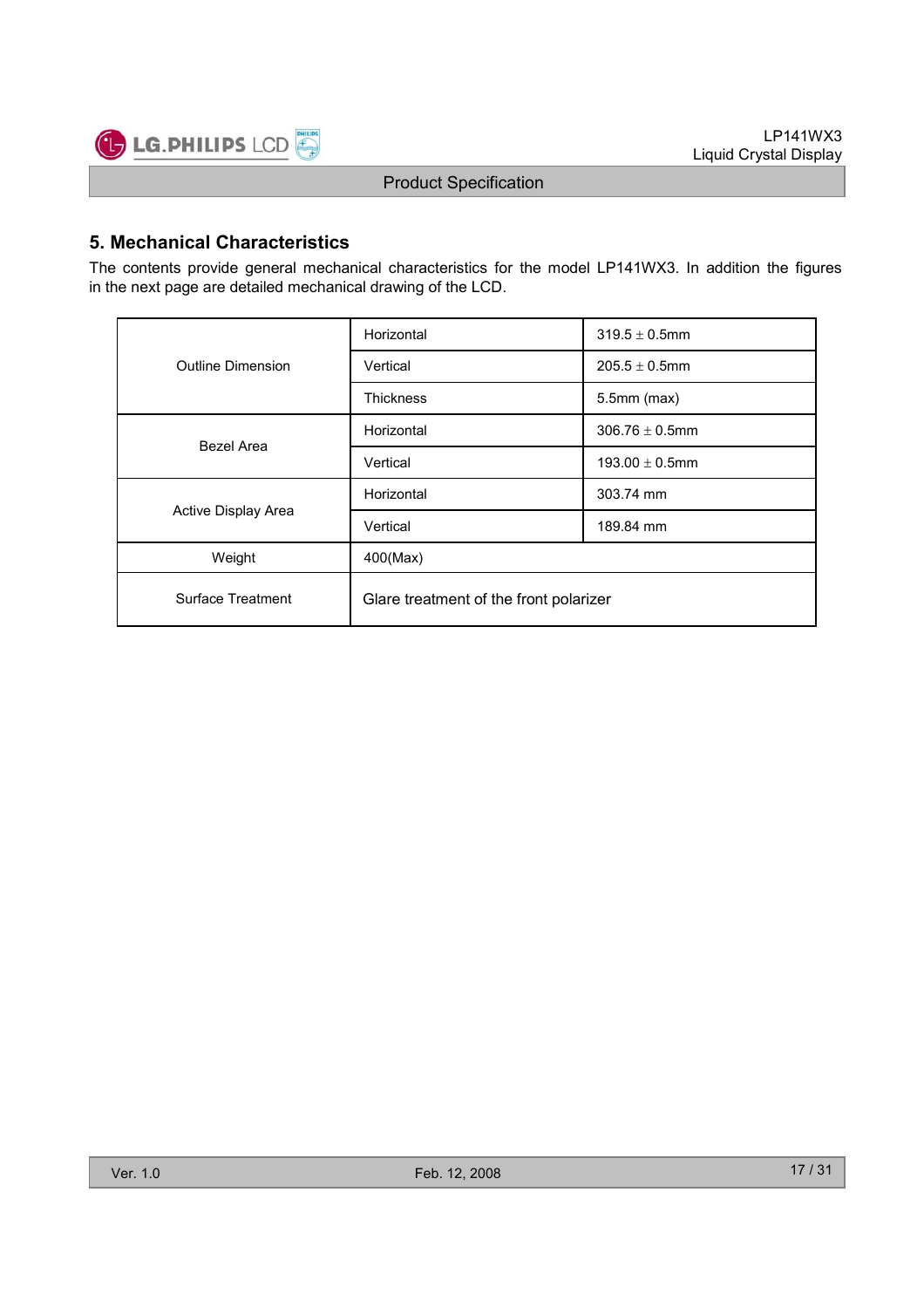

<FRONT VIEW>  $\blacksquare$  Note) Unit:[mm], General tolerance:  $\pm$  0.5mm

Wire Length : 61mm



Ver. 1.0 Feb. 12, 2008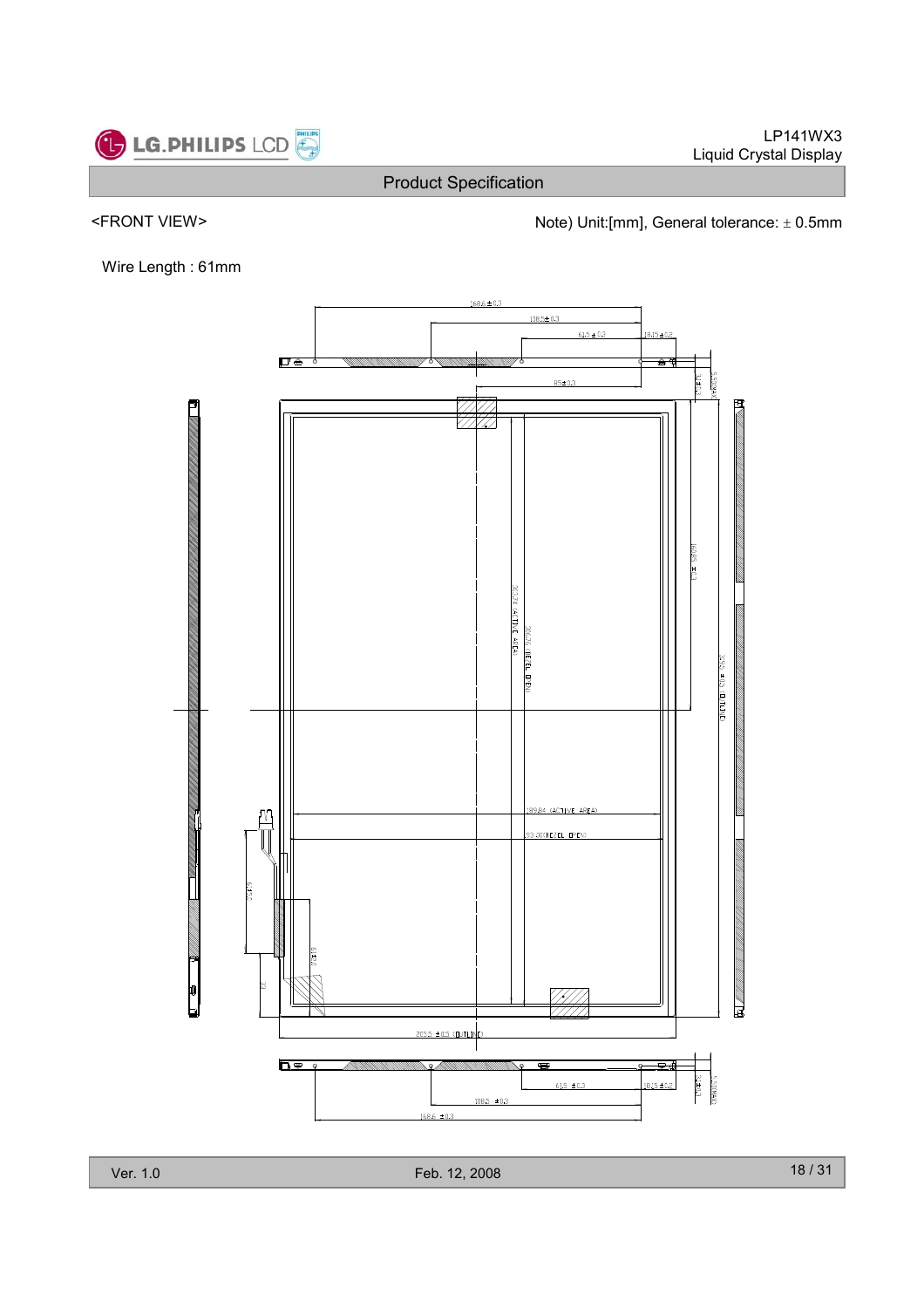

Ver. 1.0 Feb. 12, 2008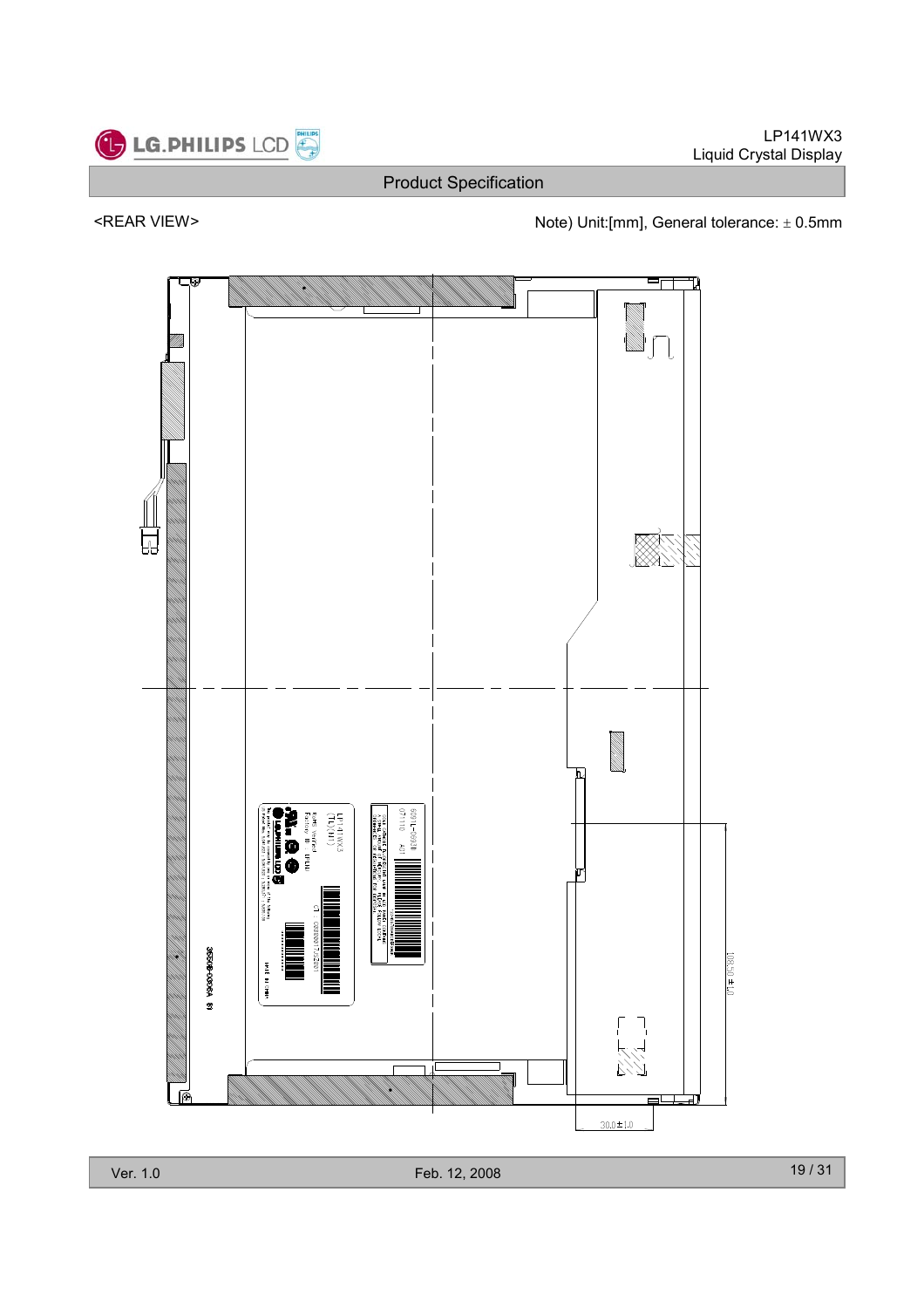

[ DETAIL DESCRIPTION OF SIDE MOUNTING SCREW ]



- \* Mounting Screw Length (A)  $= 2.0(Min) / 2.5(Max)$
- \* Mounting Screw Hole Depth (B)  $= 2.5(Min)$
- \* Mounting hole location : 3.7(typ.)
- \* Torque : 2.5 kgf.cm(Max)
- (Measurement gauge : torque meter)
- Notes : 1. Screw plated through the method of non-electrolytic nickel plating is preferred to reduce possibility that results in vertical and/or horizontal line defect due to the conductive particles from screw surface.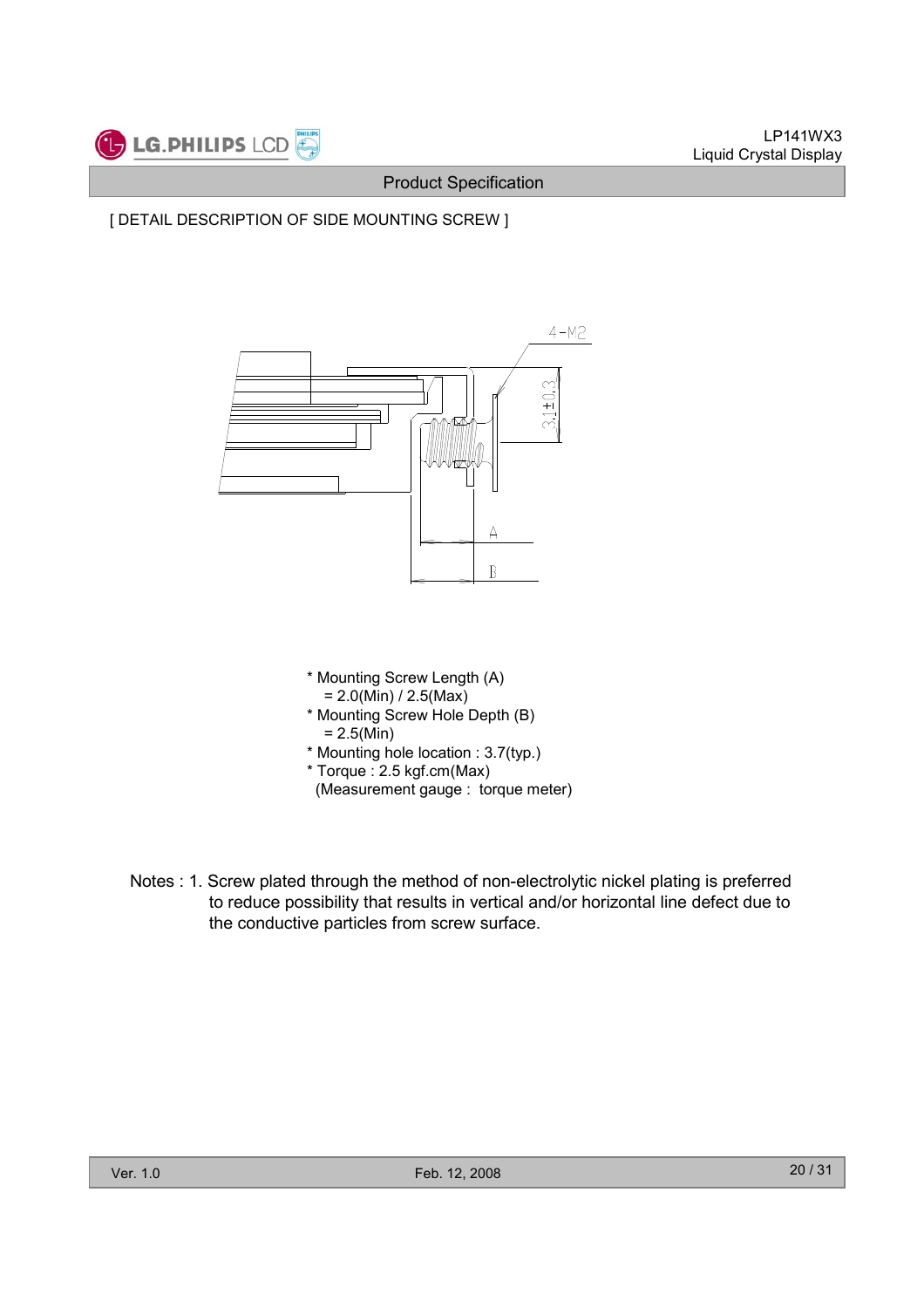

## LPL Proposal for system cover design.(Appendix)

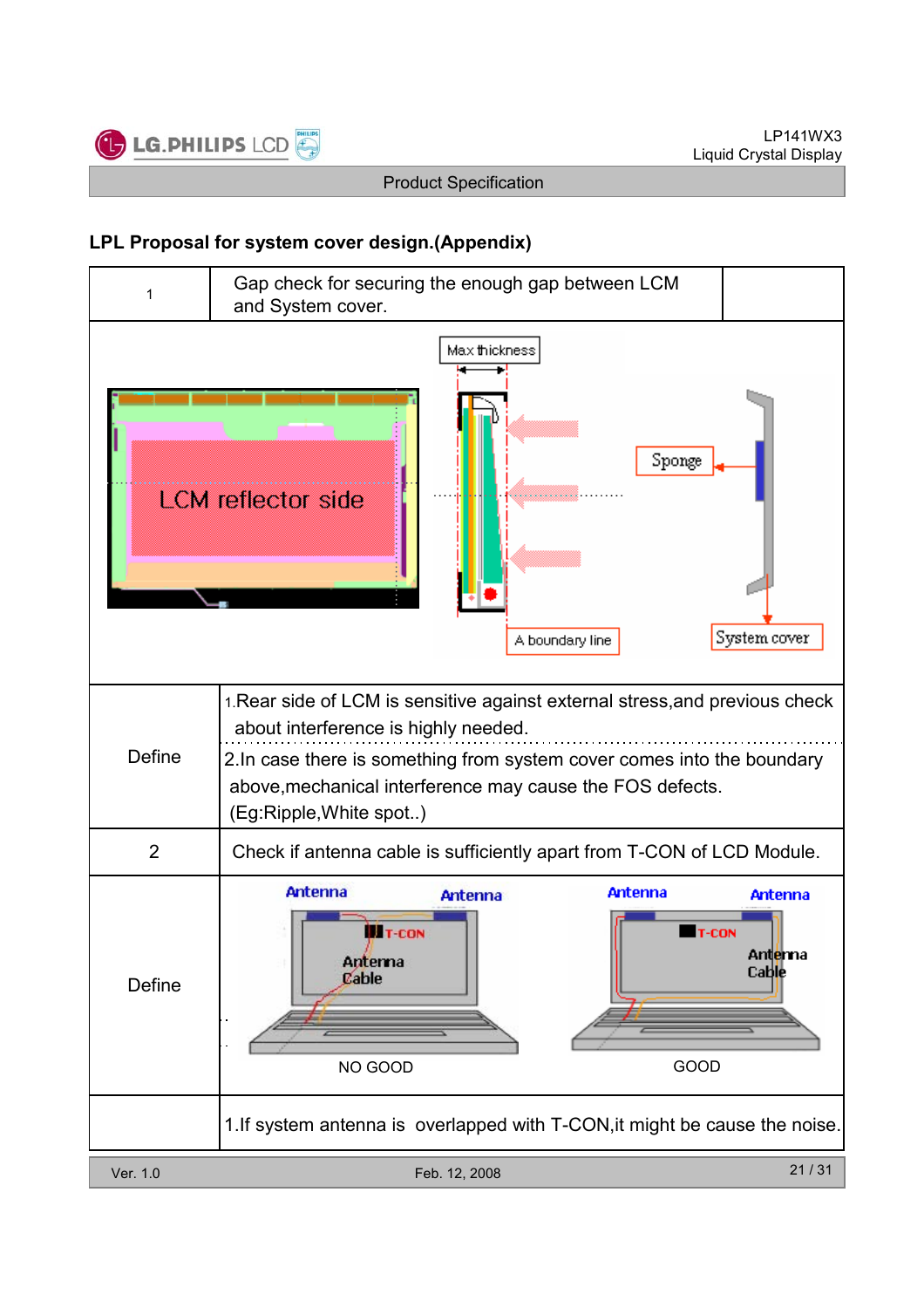

### LPL Proposal for system cover design.

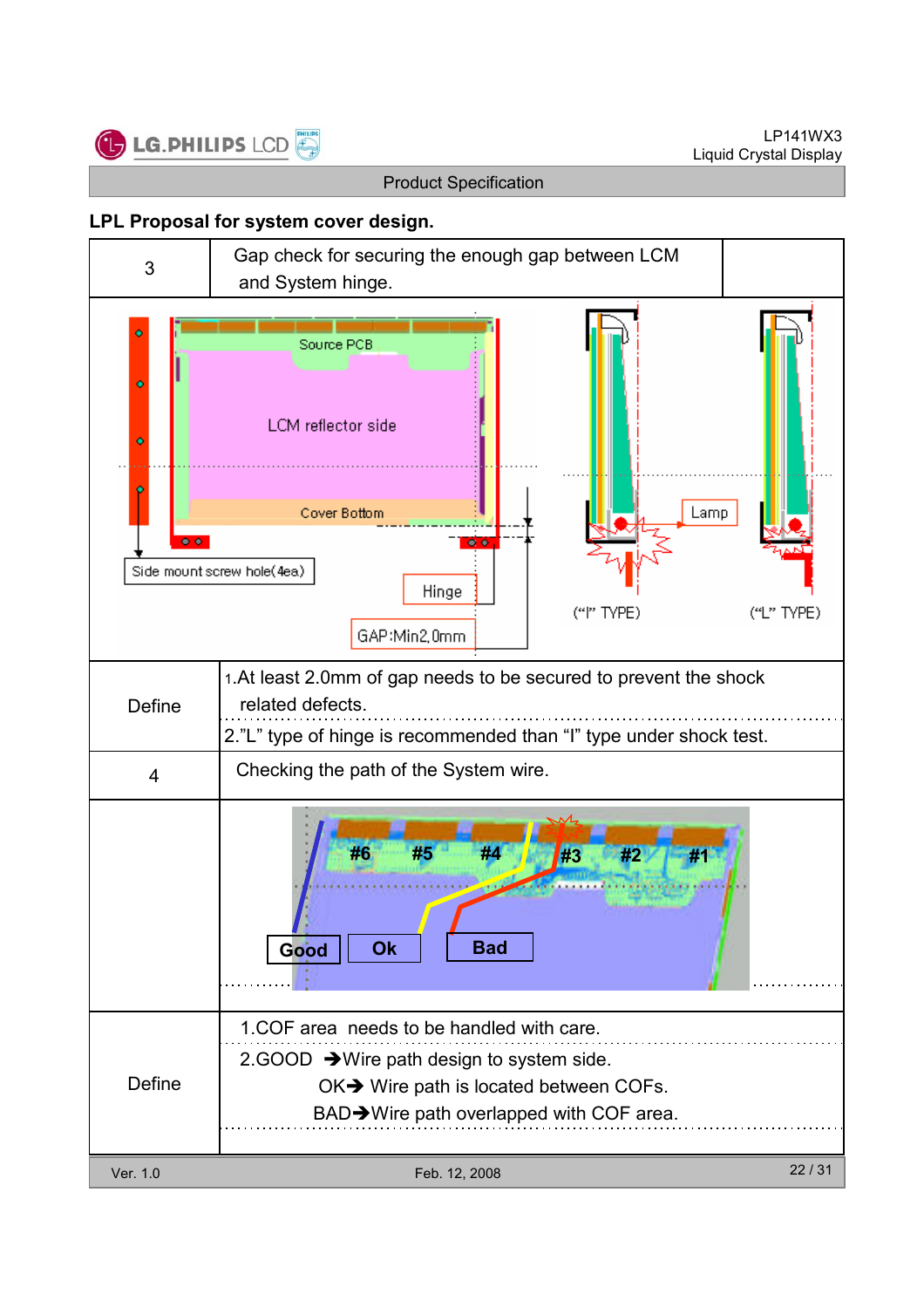

### LPL Proposal for system cover design.

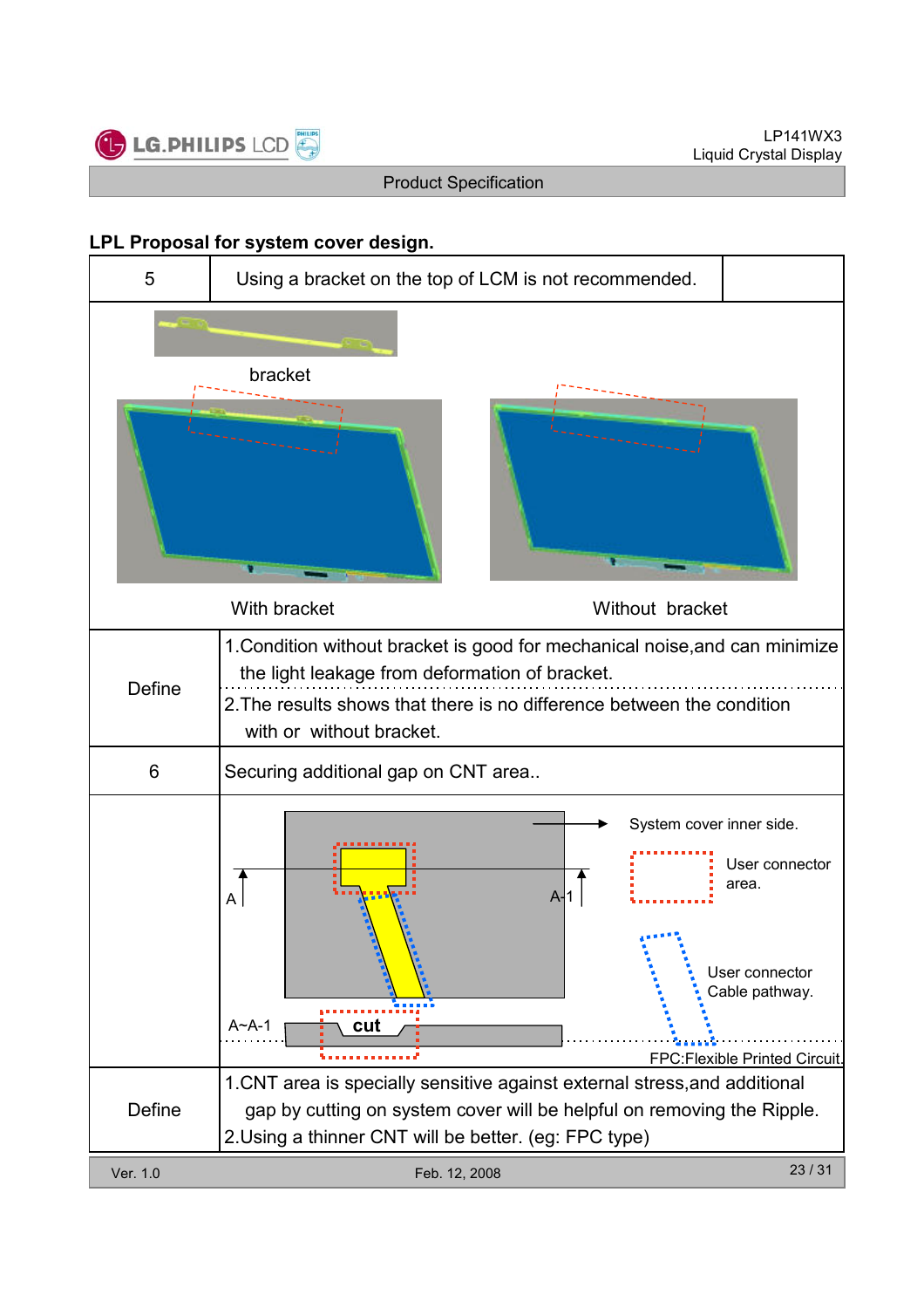

## 6. Reliability

Environment test condition

| No. | Test Item                                   | Conditions                                                                                        |  |  |  |  |  |
|-----|---------------------------------------------|---------------------------------------------------------------------------------------------------|--|--|--|--|--|
| 1   | High temperature storage test               | Ta= $60^{\circ}$ C, 240h                                                                          |  |  |  |  |  |
| 2   | Low temperature storage test                | Ta= $-20^{\circ}$ C, 240h                                                                         |  |  |  |  |  |
| 3   | High temperature operation test             | Ta= 50°C, 50%RH, 240h                                                                             |  |  |  |  |  |
| 4   | Low temperature operation test              | Ta= $0^{\circ}$ C. 240h                                                                           |  |  |  |  |  |
| 5   | Vibration test (non-operating)              | Sine wave, $10 \sim 500 \sim 10$ Hz, 1.5G, 0.37 oct/min<br>3 axis, 1 hour/axis                    |  |  |  |  |  |
| 6   | Shock test (non-operating)                  | Half sine wave, 180G, 2ms<br>one shock of each six faces(I.e. run 180G, 2ms<br>for all six faces) |  |  |  |  |  |
| 7   | Altitude<br>operating<br>storage / shipment | $0 \sim 10,000$ feet (3,048m) 24Hr<br>$0 \sim 40,000$ feet (12,192m) 24Hr                         |  |  |  |  |  |

{ Result Evaluation Criteria }

There should be no change which might affect the practical display function when the display quality test is conducted under normal operating condition.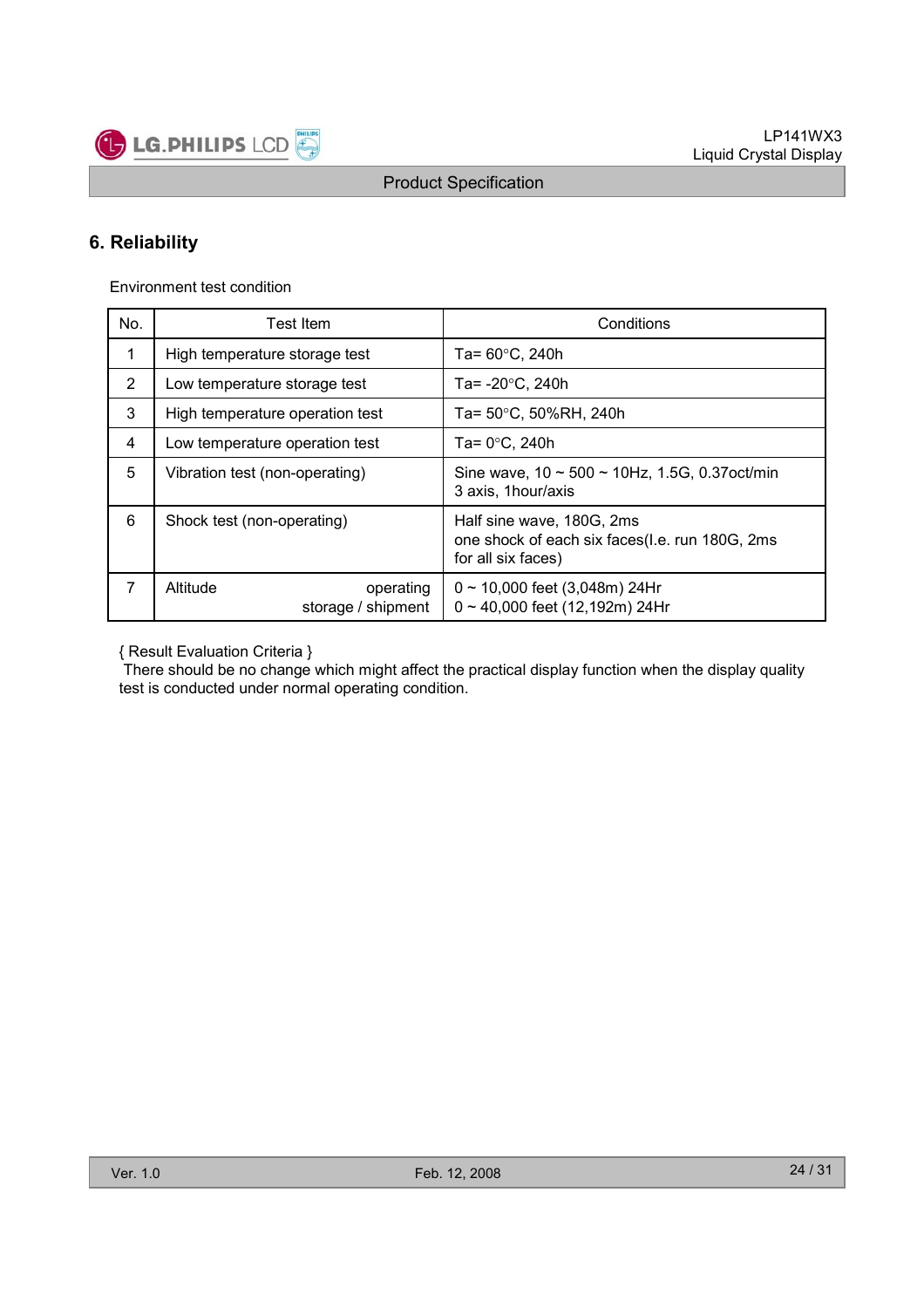

### 7. International Standards

### 7-1. Safety

a) UL 60950-1:2003, First Edition, Underwriters Laboratories, Inc., Standard for Safety of Information Technology Equipment. b) CAN/CSA C22.2, No. 60950-1-03 1st Ed. April 1, 2003, Canadian Standards Association, Standard for Safety of Information Technology Equipment. c) EN 60950-1:2001, First Edition, European Committee for Electrotechnical Standardization(CENELEC) European Standard for Safety of Information Technology Equipment.

### 7-2. EMC

a) ANSI C63.4 "Methods of Measurement of Radio-Noise Emissions from Low-Voltage Electrical and Electrical Equipment in the Range of 9kHZ to 40GHz. "American National Standards Institute(ANSI), 1992

b) C.I.S.P.R "Limits and Methods of Measurement of Radio Interface Characteristics of Information Technology Equipment." International Special Committee on Radio Interference.

c) EN 55022 "Limits and Methods of Measurement of Radio Interface Characteristics of Information Technology Equipment." European Committee for Electrotechnical Standardization.(CENELEC), 1998 ( Including A1: 2000 )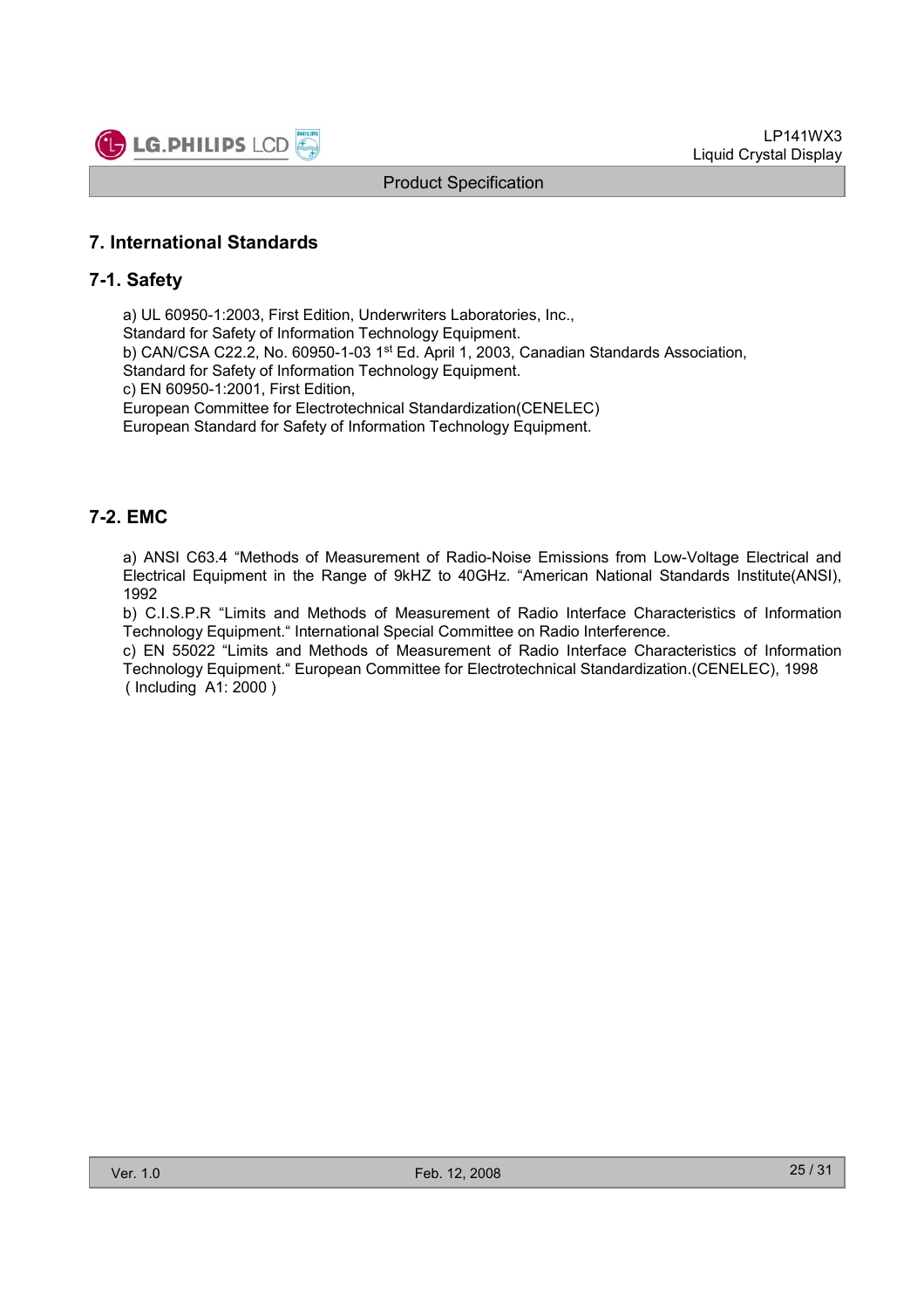

## 8. Packing

## 8-1. Designation of Lot Mark

a) Lot Mark



| A,B,C: SIZE(INCH) |
|-------------------|
| E: MONTH          |

D : YEAR  $F \sim M$  : SERIAL NO.

Note

1. YEAR

| Year | 2001 | 2002 | 2003 | 2004 | 2005 | 2006 | 2007 | 2008 | 2009 | 2010 |
|------|------|------|------|------|------|------|------|------|------|------|
| Mark |      |      |      |      |      |      |      |      |      |      |

#### 2. MONTH

| Month | Jan | Feb | Mar | Apr | Mav | Jun | Jul | Aug | Sep | Oct | Nov | Dec |
|-------|-----|-----|-----|-----|-----|-----|-----|-----|-----|-----|-----|-----|
| Mark  |     | -   |     |     |     | -   |     |     |     |     | ◡   | ັ   |

b) Location of Lot Mark

Serial No. is printed on the label. The label is attached to the backside of the LCD module. This is subject to change without prior notice.

### 8-2. Packing Form

- a) Package quantity in one box : 20 pcs
- b) Box Size : 430mm  $\times$  334mm  $\times$  287mm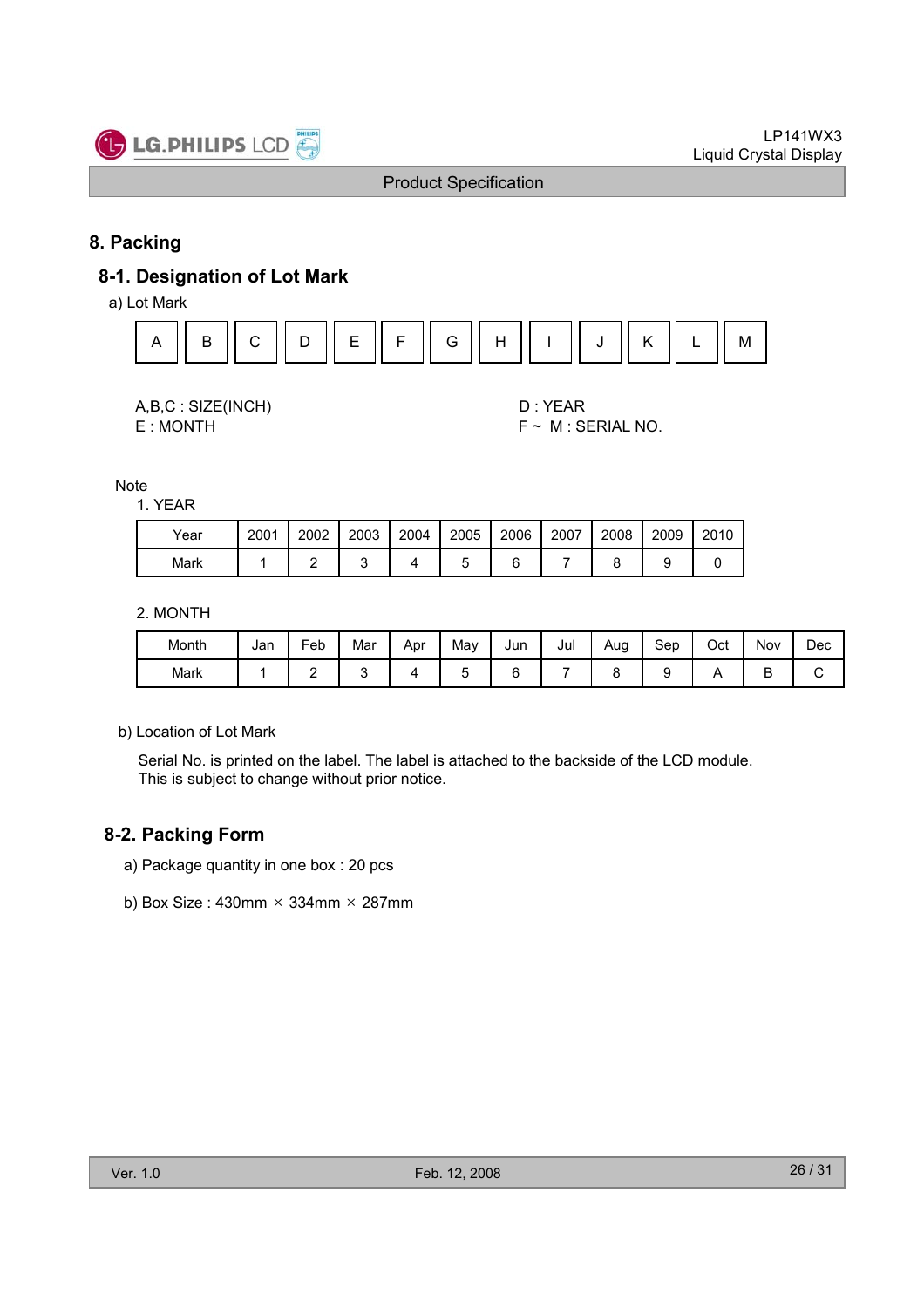

## 9. PRECAUTIONS

Please pay attention to the followings when you use this TFT LCD module.

## 9-1. MOUNTING PRECAUTIONS

- (1) You must mount a module using holes arranged in four corners or four sides.
- (2) You should consider the mounting structure so that uneven force (ex. Twisted stress) is not applied to the module. And the case on which a module is mounted should have sufficient strength so that external force is not transmitted directly to the module.
- (3) Please attach the surface transparent protective plate to the surface in order to protect the polarizer. Transparent protective plate should have sufficient strength in order to the resist external force.
- (4) You should adopt radiation structure to satisfy the temperature specification.
- (5) Acetic acid type and chlorine type materials for the cover case are not desirable because the former generates corrosive gas of attacking the polarizer at high temperature and the latter causes circuit break by electro-chemical reaction.
- (6) Do not touch, push or rub the exposed polarizers with glass, tweezers or anything harder than HB pencil lead. And please do not rub with dust clothes with chemical treatment. Do not touch the surface of polarizer for bare hand or greasy cloth.(Some cosmetics are detrimental to the polarizer.)
- (7) When the surface becomes dusty, please wipe gently with absorbent cotton or other soft materials like chamois soaks with petroleum benzene. Normal-hexane is recommended for cleaning the adhesives used to attach front / rear polarizers. Do not use acetone, toluene and alcohol because they cause chemical damage to the polarizer.
- (8) Wipe off saliva or water drops as soon as possible. Their long time contact with polarizer causes deformations and color fading.
- (9) Do not open the case because inside circuits do not have sufficient strength.

### 9-2. OPERATING PRECAUTIONS

- (1) The spike noise causes the mis-operation of circuits. It should be lower than following voltage :  $V=\pm 200$ mV(Over and under shoot voltage)
- (2) Response time depends on the temperature.(In lower temperature, it becomes longer.)
- (3) Brightness depends on the temperature. (In lower temperature, it becomes lower.) And in lower temperature, response time(required time that brightness is stable after turned on) becomes longer.
- (4) Be careful for condensation at sudden temperature change. Condensation makes damage to polarizer or electrical contacted parts. And after fading condensation, smear or spot will occur.
- (5) When fixed patterns are displayed for a long time, remnant image is likely to occur.
- (6) Module has high frequency circuits. Sufficient suppression to the electromagnetic interference shall be done by system manufacturers. Grounding and shielding methods may be important to minimized the interference.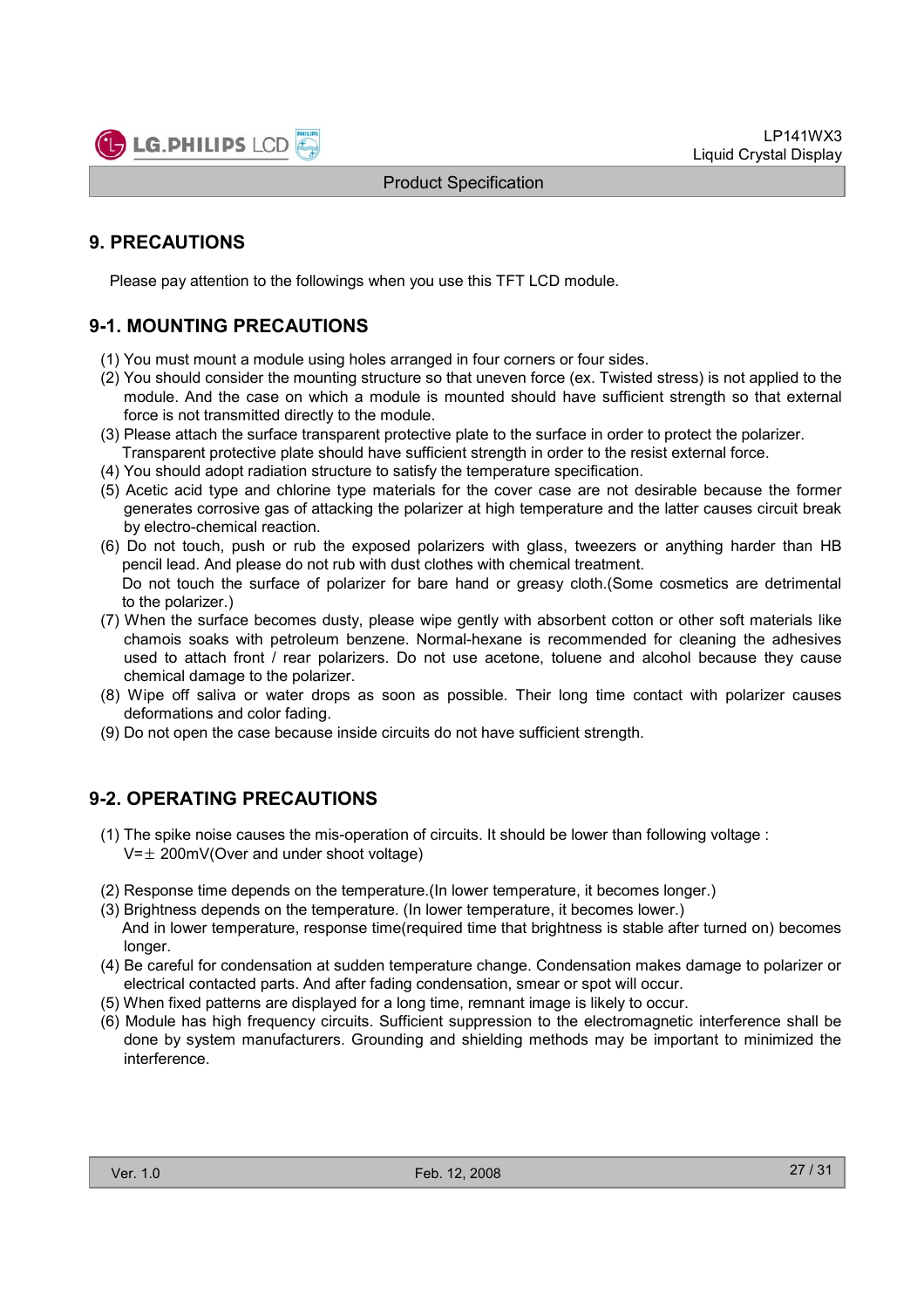

### 9-3. ELECTROSTATIC DISCHARGE CONTROL

Since a module is composed of electronic circuits, it is not strong to electrostatic discharge. Make certain that treatment persons are connected to ground through wrist band etc. And don't touch interface pin directly.

## 9-4. PRECAUTIONS FOR STRONG LIGHT EXPOSURE

Strong light exposure causes degradation of polarizer and color filter.

## 9-5. STORAGE

When storing modules as spares for a long time, the following precautions are necessary.

- (1) Store them in a dark place. Do not expose the module to sunlight or fluorescent light. Keep the temperature between 5°C and 35°C at normal humidity.
- (2) The polarizer surface should not come in contact with any other object. It is recommended that they be stored in the container in which they were shipped.

## 9-6. HANDLING PRECAUTIONS FOR PROTECTION FILM

- (1) When the protection film is peeled off, static electricity is generated between the film and polarizer. This should be peeled off slowly and carefully by people who are electrically grounded and with well ion-blown equipment or in such a condition, etc.
- (2) The protection film is attached to the polarizer with a small amount of glue. If some stress is applied to rub the protection film against the polarizer during the time you peel off the film, the glue is apt to remain on the polarizer.

Please carefully peel off the protection film without rubbing it against the polarizer.

- (3) When the module with protection film attached is stored for a long time, sometimes there remains a very small amount of glue still on the polarizer after the protection film is peeled off.
- (4) You can remove the glue easily. When the glue remains on the polarizer surface or its vestige is recognized, please wipe them off with absorbent cotton waste or other soft material like chamois soaked with normal-hexane.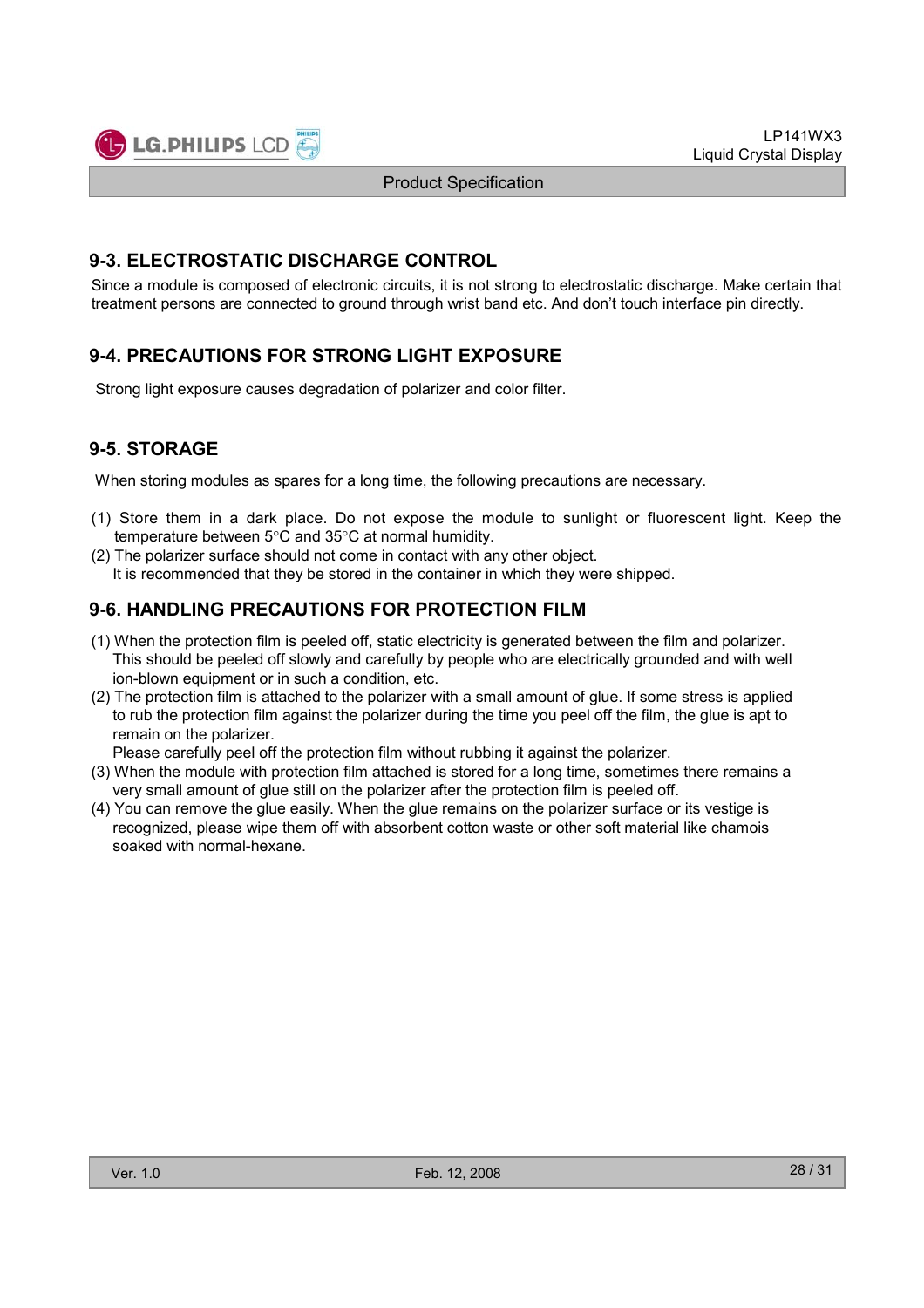

# APPENDIX A. Enhanced Extended Display Identification Data (EEDIDTM) 1/3

| <b>Field Name and Comments</b><br>(HEX)<br>(binary)<br>(decimal)<br>(HEX)<br>0000 0000<br>$\mathbf 0$<br>Header<br>0<br>$\mathbf 0$<br>$^{00}$<br>F<br>E<br>1<br>01<br>Header<br>1111 1111<br>$\overline{c}$<br>F<br>F<br>02<br>Header<br>1111 1111<br>3<br>F<br>F<br>1111 1111<br>03<br>Header<br>Header<br>F<br>F<br>$\overline{4}$<br>04<br>Header<br>1111 1111<br>5<br>F<br>F<br>1111 1111<br>05<br>Header<br>F<br>F<br>6<br>1111 1111<br>06<br>Header<br>$\mathbf 0$<br>$\overline{7}$<br>$\Omega$<br>07<br>Header<br>0000 0000<br>3<br>$\overline{c}$<br>0011 0010<br>8<br>08<br>EISA manufacturer code = LPL<br>$\mathcal{C}$<br>0000 1100<br>9<br>$\mathbf 0$<br>09<br>Compressed ASCII<br>$\overline{c}$<br>9<br>0010 1001<br>10<br>0A<br>$Product code =$<br>New generation<br>$\overline{0}$<br>11<br>0B<br>(Hex, LSB first)<br>$\overline{1}$<br>0000 0001<br>12<br>$\mathbf 0$<br>$\mathbf{0}$<br>$\alpha$<br>LCD Module Serial No. $= 0$ (If not used)<br>0000 0000<br>Vender/<br>13<br>0000 0000<br>0D<br>LCD Module Serial No. $= 0$ (If not used)<br>$\mathbf 0$<br>$\mathbf 0$<br>Product ID<br>0000 0000<br>0E<br>$\mathbf 0$<br>$\mathbf{0}$<br>14<br>LCD Module Serial No. = 0 (If not used)<br>0000 0000<br>15<br>0F<br>$\mathbf 0$<br>$\mathbf{0}$<br>LCD Module Serial No. = 0 (If not used)<br>16<br>10<br>Week of manufacture<br>$\mathbf 0$<br>$\mathbf 0$<br>0000 0000<br>$\mathbf{1}$<br>17<br>11<br>Year of manufacture = $2007$<br>$\mathbf{1}$<br>0001 0001 |  |
|---------------------------------------------------------------------------------------------------------------------------------------------------------------------------------------------------------------------------------------------------------------------------------------------------------------------------------------------------------------------------------------------------------------------------------------------------------------------------------------------------------------------------------------------------------------------------------------------------------------------------------------------------------------------------------------------------------------------------------------------------------------------------------------------------------------------------------------------------------------------------------------------------------------------------------------------------------------------------------------------------------------------------------------------------------------------------------------------------------------------------------------------------------------------------------------------------------------------------------------------------------------------------------------------------------------------------------------------------------------------------------------------------------------------------------------------------------------------------------------------|--|
|                                                                                                                                                                                                                                                                                                                                                                                                                                                                                                                                                                                                                                                                                                                                                                                                                                                                                                                                                                                                                                                                                                                                                                                                                                                                                                                                                                                                                                                                                             |  |
|                                                                                                                                                                                                                                                                                                                                                                                                                                                                                                                                                                                                                                                                                                                                                                                                                                                                                                                                                                                                                                                                                                                                                                                                                                                                                                                                                                                                                                                                                             |  |
|                                                                                                                                                                                                                                                                                                                                                                                                                                                                                                                                                                                                                                                                                                                                                                                                                                                                                                                                                                                                                                                                                                                                                                                                                                                                                                                                                                                                                                                                                             |  |
|                                                                                                                                                                                                                                                                                                                                                                                                                                                                                                                                                                                                                                                                                                                                                                                                                                                                                                                                                                                                                                                                                                                                                                                                                                                                                                                                                                                                                                                                                             |  |
|                                                                                                                                                                                                                                                                                                                                                                                                                                                                                                                                                                                                                                                                                                                                                                                                                                                                                                                                                                                                                                                                                                                                                                                                                                                                                                                                                                                                                                                                                             |  |
|                                                                                                                                                                                                                                                                                                                                                                                                                                                                                                                                                                                                                                                                                                                                                                                                                                                                                                                                                                                                                                                                                                                                                                                                                                                                                                                                                                                                                                                                                             |  |
|                                                                                                                                                                                                                                                                                                                                                                                                                                                                                                                                                                                                                                                                                                                                                                                                                                                                                                                                                                                                                                                                                                                                                                                                                                                                                                                                                                                                                                                                                             |  |
|                                                                                                                                                                                                                                                                                                                                                                                                                                                                                                                                                                                                                                                                                                                                                                                                                                                                                                                                                                                                                                                                                                                                                                                                                                                                                                                                                                                                                                                                                             |  |
|                                                                                                                                                                                                                                                                                                                                                                                                                                                                                                                                                                                                                                                                                                                                                                                                                                                                                                                                                                                                                                                                                                                                                                                                                                                                                                                                                                                                                                                                                             |  |
|                                                                                                                                                                                                                                                                                                                                                                                                                                                                                                                                                                                                                                                                                                                                                                                                                                                                                                                                                                                                                                                                                                                                                                                                                                                                                                                                                                                                                                                                                             |  |
|                                                                                                                                                                                                                                                                                                                                                                                                                                                                                                                                                                                                                                                                                                                                                                                                                                                                                                                                                                                                                                                                                                                                                                                                                                                                                                                                                                                                                                                                                             |  |
|                                                                                                                                                                                                                                                                                                                                                                                                                                                                                                                                                                                                                                                                                                                                                                                                                                                                                                                                                                                                                                                                                                                                                                                                                                                                                                                                                                                                                                                                                             |  |
|                                                                                                                                                                                                                                                                                                                                                                                                                                                                                                                                                                                                                                                                                                                                                                                                                                                                                                                                                                                                                                                                                                                                                                                                                                                                                                                                                                                                                                                                                             |  |
|                                                                                                                                                                                                                                                                                                                                                                                                                                                                                                                                                                                                                                                                                                                                                                                                                                                                                                                                                                                                                                                                                                                                                                                                                                                                                                                                                                                                                                                                                             |  |
|                                                                                                                                                                                                                                                                                                                                                                                                                                                                                                                                                                                                                                                                                                                                                                                                                                                                                                                                                                                                                                                                                                                                                                                                                                                                                                                                                                                                                                                                                             |  |
|                                                                                                                                                                                                                                                                                                                                                                                                                                                                                                                                                                                                                                                                                                                                                                                                                                                                                                                                                                                                                                                                                                                                                                                                                                                                                                                                                                                                                                                                                             |  |
|                                                                                                                                                                                                                                                                                                                                                                                                                                                                                                                                                                                                                                                                                                                                                                                                                                                                                                                                                                                                                                                                                                                                                                                                                                                                                                                                                                                                                                                                                             |  |
|                                                                                                                                                                                                                                                                                                                                                                                                                                                                                                                                                                                                                                                                                                                                                                                                                                                                                                                                                                                                                                                                                                                                                                                                                                                                                                                                                                                                                                                                                             |  |
|                                                                                                                                                                                                                                                                                                                                                                                                                                                                                                                                                                                                                                                                                                                                                                                                                                                                                                                                                                                                                                                                                                                                                                                                                                                                                                                                                                                                                                                                                             |  |
| 18<br>12<br>EDID Structure version $# = 1$<br>0000 0001<br>EDID Version/<br>0<br>$\mathbf{1}$                                                                                                                                                                                                                                                                                                                                                                                                                                                                                                                                                                                                                                                                                                                                                                                                                                                                                                                                                                                                                                                                                                                                                                                                                                                                                                                                                                                               |  |
| $\overline{3}$<br>19<br>13<br>$\Omega$<br>EDID Revision $# = 3$<br>0000 0011<br>Revision                                                                                                                                                                                                                                                                                                                                                                                                                                                                                                                                                                                                                                                                                                                                                                                                                                                                                                                                                                                                                                                                                                                                                                                                                                                                                                                                                                                                    |  |
| 20<br>8<br>14<br>Video input definition = Digital $I/p$ , non TMDS CRGB<br>$\mathbf 0$<br>1000 0000                                                                                                                                                                                                                                                                                                                                                                                                                                                                                                                                                                                                                                                                                                                                                                                                                                                                                                                                                                                                                                                                                                                                                                                                                                                                                                                                                                                         |  |
| F<br>21<br>15<br>Max H image $size(cm) = 30.374cm(30)$<br>0001 1110<br>1<br>Display                                                                                                                                                                                                                                                                                                                                                                                                                                                                                                                                                                                                                                                                                                                                                                                                                                                                                                                                                                                                                                                                                                                                                                                                                                                                                                                                                                                                         |  |
| 1<br>3<br>0001 0011<br>22<br>16<br>Max V image size $\text{(cm)} = 18.984 \text{cm}$ $(19)$<br>Parameter                                                                                                                                                                                                                                                                                                                                                                                                                                                                                                                                                                                                                                                                                                                                                                                                                                                                                                                                                                                                                                                                                                                                                                                                                                                                                                                                                                                    |  |
| 23<br>$\overline{7}$<br>8<br>17<br>0111 1000<br>Display gamma $= 2.20$                                                                                                                                                                                                                                                                                                                                                                                                                                                                                                                                                                                                                                                                                                                                                                                                                                                                                                                                                                                                                                                                                                                                                                                                                                                                                                                                                                                                                      |  |
| A<br>24<br>18<br>Feature support(DPMS) = Active off, RGB Color<br>$\Omega$<br>0000 1010<br>1011 0011                                                                                                                                                                                                                                                                                                                                                                                                                                                                                                                                                                                                                                                                                                                                                                                                                                                                                                                                                                                                                                                                                                                                                                                                                                                                                                                                                                                        |  |
| 25<br>B<br>3<br>19<br>Red/Green low Bits<br>8<br>5<br>1000 0101<br>26<br>1A<br>Blue/White Low Bits                                                                                                                                                                                                                                                                                                                                                                                                                                                                                                                                                                                                                                                                                                                                                                                                                                                                                                                                                                                                                                                                                                                                                                                                                                                                                                                                                                                          |  |
| $\overline{9}$<br>$\overline{5}$<br>27<br>1B<br>Red X<br>$Rx = 0.584$<br>1001 0101                                                                                                                                                                                                                                                                                                                                                                                                                                                                                                                                                                                                                                                                                                                                                                                                                                                                                                                                                                                                                                                                                                                                                                                                                                                                                                                                                                                                          |  |
| $\overline{5}$<br>28<br>1C<br>Red Y<br>8<br>$Ry = 0.347$<br>0101 1000                                                                                                                                                                                                                                                                                                                                                                                                                                                                                                                                                                                                                                                                                                                                                                                                                                                                                                                                                                                                                                                                                                                                                                                                                                                                                                                                                                                                                       |  |
| 5<br>3<br>0101 0011<br>29<br>1D<br>Green X<br>$Gx = 0.324$<br>Color                                                                                                                                                                                                                                                                                                                                                                                                                                                                                                                                                                                                                                                                                                                                                                                                                                                                                                                                                                                                                                                                                                                                                                                                                                                                                                                                                                                                                         |  |
| 1E<br>8<br>A<br>1000 1010<br>30<br>Green Y<br>$Gy = 0.542$<br>Characteristic                                                                                                                                                                                                                                                                                                                                                                                                                                                                                                                                                                                                                                                                                                                                                                                                                                                                                                                                                                                                                                                                                                                                                                                                                                                                                                                                                                                                                |  |
| $\overline{c}$<br>31<br>1F<br>8<br>0010 1000<br>Blue X<br>$Bx = 0.158$                                                                                                                                                                                                                                                                                                                                                                                                                                                                                                                                                                                                                                                                                                                                                                                                                                                                                                                                                                                                                                                                                                                                                                                                                                                                                                                                                                                                                      |  |
| $\overline{2}$<br>5<br><b>Blue Y</b><br>0010 0101<br>32<br>20<br>$By = 0.145$                                                                                                                                                                                                                                                                                                                                                                                                                                                                                                                                                                                                                                                                                                                                                                                                                                                                                                                                                                                                                                                                                                                                                                                                                                                                                                                                                                                                               |  |
| 5<br>0101 0000<br>33<br>21<br>White X<br>$\mathbf 0$<br>$Wx = 0.313$                                                                                                                                                                                                                                                                                                                                                                                                                                                                                                                                                                                                                                                                                                                                                                                                                                                                                                                                                                                                                                                                                                                                                                                                                                                                                                                                                                                                                        |  |
| 5<br>34<br>22<br>White Y<br>$\overline{4}$<br>$Wy = 0.329$<br>0101 0100                                                                                                                                                                                                                                                                                                                                                                                                                                                                                                                                                                                                                                                                                                                                                                                                                                                                                                                                                                                                                                                                                                                                                                                                                                                                                                                                                                                                                     |  |
| 0000 0000<br>35<br><b>Established Timing I</b><br>$\mathbf 0$<br>$\boldsymbol{0}$<br>Established<br>23                                                                                                                                                                                                                                                                                                                                                                                                                                                                                                                                                                                                                                                                                                                                                                                                                                                                                                                                                                                                                                                                                                                                                                                                                                                                                                                                                                                      |  |
| $\overline{0}$<br>36<br>24<br>Established Timing II<br>$\mathbf 0$<br>0000 0000<br>Timings                                                                                                                                                                                                                                                                                                                                                                                                                                                                                                                                                                                                                                                                                                                                                                                                                                                                                                                                                                                                                                                                                                                                                                                                                                                                                                                                                                                                  |  |
| $\overline{0}$<br>37<br>25<br>$\Omega$<br>Manufacturer's Timings<br>0000 0000                                                                                                                                                                                                                                                                                                                                                                                                                                                                                                                                                                                                                                                                                                                                                                                                                                                                                                                                                                                                                                                                                                                                                                                                                                                                                                                                                                                                               |  |
| 0<br>1<br>0000 0001<br>38<br>26<br>Standard Timing Identification 1 was not used                                                                                                                                                                                                                                                                                                                                                                                                                                                                                                                                                                                                                                                                                                                                                                                                                                                                                                                                                                                                                                                                                                                                                                                                                                                                                                                                                                                                            |  |
| 0<br>39<br>27<br>0000 0001<br>Standard Timing Identification 1 was not used<br>1                                                                                                                                                                                                                                                                                                                                                                                                                                                                                                                                                                                                                                                                                                                                                                                                                                                                                                                                                                                                                                                                                                                                                                                                                                                                                                                                                                                                            |  |
| $\mathbf 0$<br>40<br>28<br>0000 0001<br>Standard Timing Identification 2 was not used<br>1                                                                                                                                                                                                                                                                                                                                                                                                                                                                                                                                                                                                                                                                                                                                                                                                                                                                                                                                                                                                                                                                                                                                                                                                                                                                                                                                                                                                  |  |
| $\Omega$<br>41<br>0000 0001<br>29<br>1<br>Standard Timing Identification 2 was not used                                                                                                                                                                                                                                                                                                                                                                                                                                                                                                                                                                                                                                                                                                                                                                                                                                                                                                                                                                                                                                                                                                                                                                                                                                                                                                                                                                                                     |  |
| 0<br>0000 0001<br>1<br>42<br>2A<br>Standard Timing Identification 3 was not used                                                                                                                                                                                                                                                                                                                                                                                                                                                                                                                                                                                                                                                                                                                                                                                                                                                                                                                                                                                                                                                                                                                                                                                                                                                                                                                                                                                                            |  |
| $\mathsf{O}\xspace$<br>1<br>43<br>2B<br>Standard Timing Identification 3 was not used<br>0000 0001                                                                                                                                                                                                                                                                                                                                                                                                                                                                                                                                                                                                                                                                                                                                                                                                                                                                                                                                                                                                                                                                                                                                                                                                                                                                                                                                                                                          |  |
| 0<br>44<br>2C<br>0000 0001<br>Standard<br>Standard Timing Identification 4 was not used<br>1                                                                                                                                                                                                                                                                                                                                                                                                                                                                                                                                                                                                                                                                                                                                                                                                                                                                                                                                                                                                                                                                                                                                                                                                                                                                                                                                                                                                |  |
| $\mathbf 0$<br>45<br>$\mathbf{1}$<br>0000 0001<br>2D<br>Timing ID<br>Standard Timing Identification 4 was not used                                                                                                                                                                                                                                                                                                                                                                                                                                                                                                                                                                                                                                                                                                                                                                                                                                                                                                                                                                                                                                                                                                                                                                                                                                                                                                                                                                          |  |
| 0<br>0000 0001<br>46<br>2Е<br>1<br>Standard Timing Identification 5 was not used                                                                                                                                                                                                                                                                                                                                                                                                                                                                                                                                                                                                                                                                                                                                                                                                                                                                                                                                                                                                                                                                                                                                                                                                                                                                                                                                                                                                            |  |
| $\mathsf{O}\xspace$<br>1<br>47<br>2F<br>0000 0001<br>Standard Timing Identification 5 was not used                                                                                                                                                                                                                                                                                                                                                                                                                                                                                                                                                                                                                                                                                                                                                                                                                                                                                                                                                                                                                                                                                                                                                                                                                                                                                                                                                                                          |  |
| $\mathsf{O}\xspace$<br>0000 0001<br>48<br>30<br>Standard Timing Identification 6 was not used<br>1                                                                                                                                                                                                                                                                                                                                                                                                                                                                                                                                                                                                                                                                                                                                                                                                                                                                                                                                                                                                                                                                                                                                                                                                                                                                                                                                                                                          |  |
| $\mathsf{O}\xspace$<br>31<br>49<br>0000 0001<br>Standard Timing Identification 6 was not used<br>1                                                                                                                                                                                                                                                                                                                                                                                                                                                                                                                                                                                                                                                                                                                                                                                                                                                                                                                                                                                                                                                                                                                                                                                                                                                                                                                                                                                          |  |
| $\overline{0}$<br>1<br>0000 0001<br>50<br>32<br>Standard Timing Identification 7 was not used                                                                                                                                                                                                                                                                                                                                                                                                                                                                                                                                                                                                                                                                                                                                                                                                                                                                                                                                                                                                                                                                                                                                                                                                                                                                                                                                                                                               |  |
| $\mathsf{O}\xspace$<br>51<br>$\mathbf{1}$<br>0000 0001<br>33<br>Standard Timing Identification 7 was not used                                                                                                                                                                                                                                                                                                                                                                                                                                                                                                                                                                                                                                                                                                                                                                                                                                                                                                                                                                                                                                                                                                                                                                                                                                                                                                                                                                               |  |
| $\mathsf{O}\xspace$<br>52<br>34<br>1<br>0000 0001<br>Standard Timing Identification 8 was not used                                                                                                                                                                                                                                                                                                                                                                                                                                                                                                                                                                                                                                                                                                                                                                                                                                                                                                                                                                                                                                                                                                                                                                                                                                                                                                                                                                                          |  |
| 53<br>35<br>$\mathsf{O}\xspace$<br>Standard Timing Identification 8 was not used<br>0000 0001                                                                                                                                                                                                                                                                                                                                                                                                                                                                                                                                                                                                                                                                                                                                                                                                                                                                                                                                                                                                                                                                                                                                                                                                                                                                                                                                                                                               |  |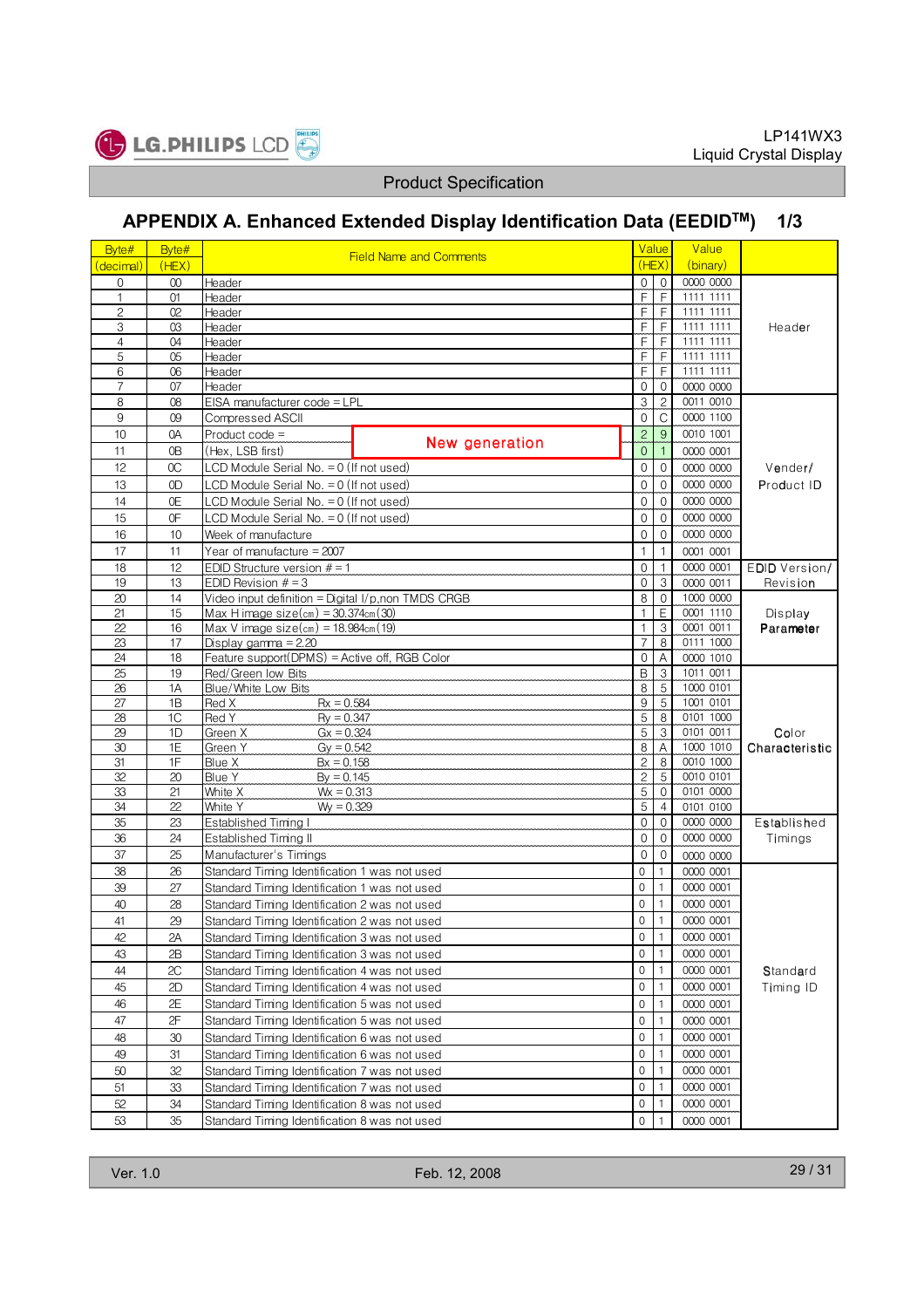

# APPENDIX A. Enhanced Extended Display Identification Data (EEDIDTM) 2/3

| Byte#<br>(decimal) | Byte#<br>(HEX) | <b>Field Name and Comments</b>                                                                                                                          | <b>Value</b><br>(HEX)            |                                  | Value<br>(binary)      |                    |
|--------------------|----------------|---------------------------------------------------------------------------------------------------------------------------------------------------------|----------------------------------|----------------------------------|------------------------|--------------------|
| 54                 | 36             | Pixel Clock/10,000 (LSB)<br>69.3 MHz @60 Hz                                                                                                             | $\mathbf{1}$                     | $\overline{c}$                   | 0001 0010              |                    |
| 55                 | 37             | Pixel Clock/10,000 (MSB)                                                                                                                                | $\mathbf{1}$                     | B                                | 0001 1011              |                    |
| 56                 | 38             | Horizontal Active<br>1280 pixels                                                                                                                        | $\mathbf 0$                      | $\mathbf{0}$                     | 0000 0000              |                    |
| 57                 | 39             | Horizontal Blanking(Thbp)<br>125 pixels                                                                                                                 | $\overline{7}$                   | D                                | 0111 1101              |                    |
| 58                 | 3A             | Horizontal Active / Horizontal Blanking(Thbp)                                                                                                           | 5                                | $\mathbf 0$                      | 0101 0000              |                    |
| 59                 | 3B             | Vertical Avtive<br>800 lines                                                                                                                            | $\overline{c}$                   | $\mathbf 0$                      | 0010 0000              |                    |
| 60                 | 3C             | Vertical Blanking (Tvbp)<br>22 lines                                                                                                                    | $\mathbf{1}$                     | 6                                | 0001 0110              | Detailed           |
| 61                 | 3D             | Vertical Active: Vertical Blanking (Tvbp)                                                                                                               | 3                                | $\mathbf 0$                      | 0011_0000              | Timing             |
| 62                 | 3E             | Horizontal Sync. Offset (Thfp)<br>48 pixels                                                                                                             | 3                                | $\overline{0}$                   | 0011 0000              | Descriptor         |
| 63                 | 3F             | Horizontal Sync Pulse Width                                                                                                                             | $\overline{c}$                   | $\mathbf 0$                      | 0010 0000              | #1                 |
|                    |                | 32 pixels<br>3 lines: 6 lines                                                                                                                           | 3                                |                                  |                        |                    |
| 64<br>65           | 40<br>41       | Vertical Sync Offset(Tvbp) : Sync Width                                                                                                                 | $\mathbf 0$                      | 6                                | 0011 0110<br>0000 0000 |                    |
|                    |                | Horizontal Vertical Sync Offset/Width upper 2bits                                                                                                       |                                  | $\mathbf 0$                      |                        |                    |
| 66                 | 42             | 304 mm<br>Horizontal Image Size                                                                                                                         | 3                                | $\mathbf{0}$                     | 0011 0000              |                    |
| 67                 | 43             | Vertical Image Size<br>190 mm                                                                                                                           | B                                | E                                | 1011 1110              |                    |
| 68                 | 44             | Horizontal Image Size / Vertical Image Size                                                                                                             | $\mathbf{1}$                     | $\mathbf{0}$                     | 0001 0000              |                    |
| 69                 | 45             | Horizontal Border = 0 (Zero for Notebook LCD)                                                                                                           | $\mathbf{0}$                     | $\overline{0}$                   | 0000 0000              |                    |
| $70\,$             | 46             | Vertical Border = $0$ (Zero for Notebook LCD)                                                                                                           | $\mathbf 0$                      | $\mathbf{0}$                     | 0000 0000              |                    |
| 71                 | 47             | Non-interlaced, Normal, no stereo, separate sync, H/V pol negatives, DE only note: LSB is set to<br>"1" if panel is DE-timing only. H/V can be ignored. | $\overline{1}$                   | 8                                | 0001 1000              |                    |
| 72                 | 48             | Detailed Timing Descriptor #2                                                                                                                           | $\mathbf 0$                      | $\mathbf 0$                      | 0000 0000              |                    |
| 73                 | 49             |                                                                                                                                                         | $\mathbf{0}$                     | $\mathbf 0$                      | 0000 0000              |                    |
| 74                 | 4A             |                                                                                                                                                         | $\mathbf{0}$                     | $\mathbf{0}$                     | 0000 0000              |                    |
| 75                 | 4B             |                                                                                                                                                         | 0                                | $\mathbf 0$                      | 0000 0000              |                    |
| 76                 | 4C             |                                                                                                                                                         | $\Omega$<br>$\mathbf{0}$         | $\Omega$                         | 0000 0000              |                    |
| 77<br>78           | 4D<br>4E       |                                                                                                                                                         | $\mathbf{0}$                     | $\mathbf 0$<br>$\mathbf 0$       | 0000 0000<br>0000 0000 | Detailed           |
| 79                 | 4F             |                                                                                                                                                         | $\mathbf{0}$                     | $\mathbf{0}$                     | 0000 0000              | Timing             |
| 80                 | 50             |                                                                                                                                                         | $\mathbf 0$                      | $\mathbf 0$                      | 0000 0000              | Description        |
| 81                 | 51             |                                                                                                                                                         | $\Omega$                         | $\mathbf{0}$                     | 0000 0000              | #2                 |
| 82                 | 52             |                                                                                                                                                         | $\mathbf 0$                      | $\mathbf 0$                      | 0000 0000              |                    |
| 83                 | 53             |                                                                                                                                                         | $\mathbf 0$                      | $\mathbf 0$                      | 0000 0000              |                    |
| 84                 | 55             |                                                                                                                                                         | $\mathbf 0$                      | $\mathbf{0}$                     | 0000 0000              |                    |
| 85                 | 55             |                                                                                                                                                         | $\mathbf 0$<br>$\Omega$          | $\mathbf{0}$                     | 0000 0000              |                    |
| 86<br>87           | 56<br>57       |                                                                                                                                                         | $\mathbf 0$                      | $\mathbf{0}$<br>$\mathbf 0$      | 0000 0000<br>0000 0000 |                    |
| 88                 | 58             |                                                                                                                                                         | $\mathbf 0$                      | $\mathbf 0$                      | 0000 0000              |                    |
| 89                 | 59             |                                                                                                                                                         | $\Omega$                         | $\Omega$                         | 0000 0000              |                    |
| 90                 | 5A             | Detailed Timing Descriptor #3                                                                                                                           | 0                                | $\mathbf 0$                      | 0000 0000              |                    |
| 91                 | 5B             |                                                                                                                                                         | $\mathbf 0$                      | $\overline{0}$                   | 0000 0000              |                    |
| 92                 | 5C             |                                                                                                                                                         | $\mathbf 0$                      | $\mathbf 0$                      | 0000 0000              |                    |
| 93                 | 5D             |                                                                                                                                                         | F                                | $\mathsf E$                      | 1111 1110              |                    |
| 94                 | 5E             |                                                                                                                                                         | $\mathbf 0$                      | $\overline{0}$                   | 0000 0000              |                    |
| 95                 | $5\mathsf{F}$  |                                                                                                                                                         | 4                                |                                  | 0100 1100              |                    |
| 96<br>97           | 60<br>61       | G<br>P                                                                                                                                                  | $\overline{4}$<br>5              | $\overline{7}$<br>$\overline{0}$ | 0100 0111<br>0101 0000 | Detailed<br>Timing |
| 98                 | 62             | h                                                                                                                                                       | 6                                | 8                                | 0110 1000              | Description        |
| 99                 | 63             | i.                                                                                                                                                      | 6                                | 9                                | 0110 1001              | #3                 |
| 100                | 64             |                                                                                                                                                         | 6                                | C                                | 0110 1100              |                    |
| 101                | 65             | Ť                                                                                                                                                       | 6                                | $\boldsymbol{9}$                 | 0110 1001              |                    |
| 102                | 66             | p                                                                                                                                                       | $\overline{7}$                   | 0                                | 0111 0000              |                    |
| 103                | 67             | S                                                                                                                                                       | $\overline{7}$                   | 3                                | 0111 0011              |                    |
| 104                | 68             | L                                                                                                                                                       | $\overline{4}$                   | C                                | 0100 1100              |                    |
| 105<br>106         | 69<br>6A       | $\mathsf C$<br>D                                                                                                                                        | $\overline{4}$<br>$\overline{4}$ | 3<br>$\overline{4}$              | 0100 0011<br>0100 0100 |                    |
| 107                | 6B             | LF                                                                                                                                                      | $\mathbf 0$                      | A                                | 0000 1010              |                    |